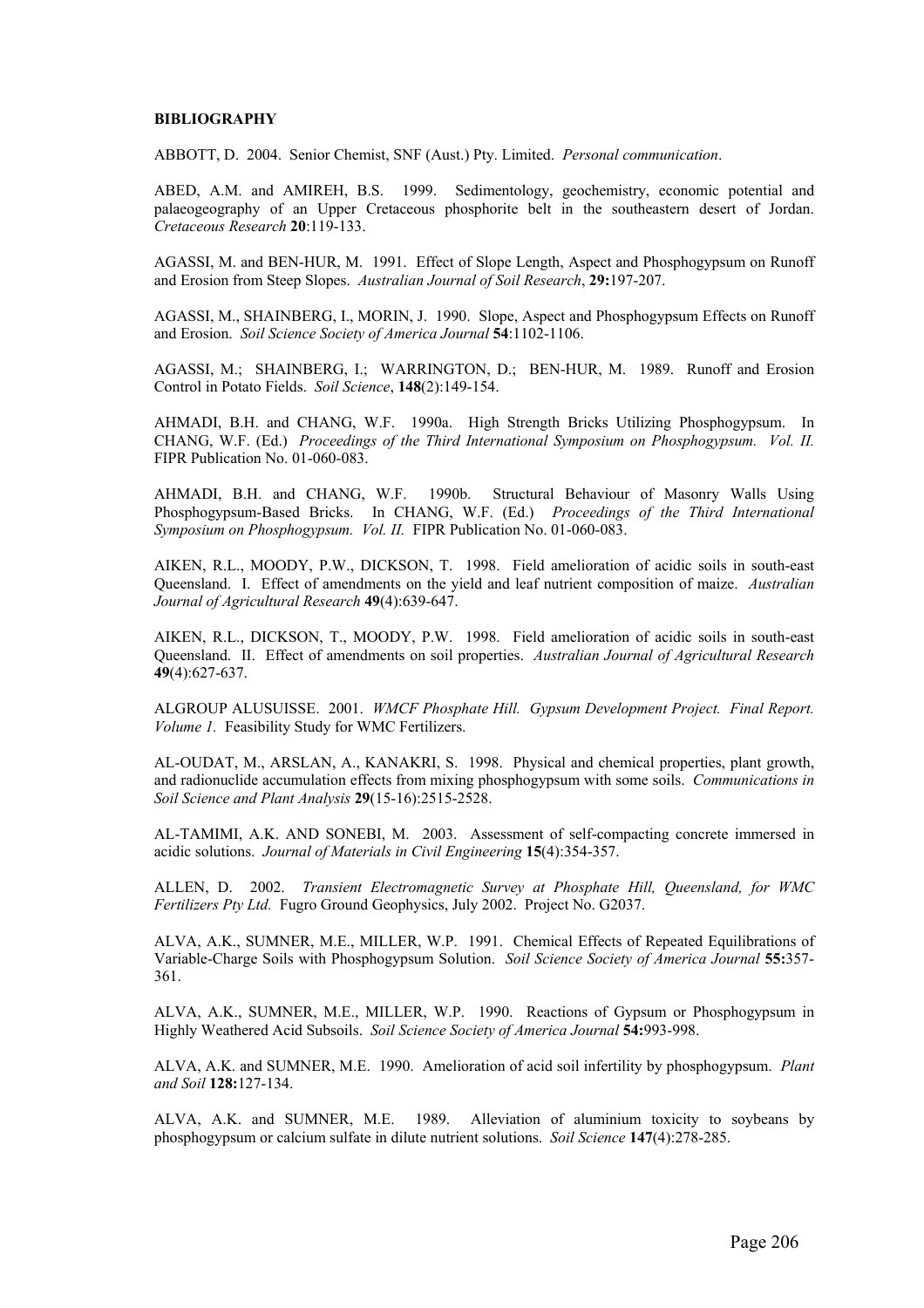ANNISON, C. 2002. *Phosphate Hill, Qld. Nuclear Magnetic Resonance Survey. Acquisition and Processing Report.* Fugro Ground Geophysics, June-July 2002. Project G2037.

ANON. 2004a. *Sulphate, Sulphide and the Sulphur Cycle.* http://www.science.uottawa.ca/~eih/ch6/6sulph.html. Accessed 21/02/2004.

ANON. 2004b. *Cyanobacteria*.

http://www.life.umd.edu/labs/delwiche/PSlife/lectures/Cyano1.html. Accessed 05/09/2004.

ANON. 2002. Utilising phosphogypsum: how feasible? *Fertilizer International*. **387**:27-31.

ANON. 2001. *Pocket Fertilizer Manual. Published specially for WMC Fertilizers.* 5<sup>th</sup> Edition. Kemworks Technology, Inc., Mulberry, Florida.

ANON. 1999. *Phosphoric Acid Plant Description*. Internal WMCF report.

ANON. 1998 Gypsum disposal and the environment. *Phosphorus and Potassium.* **215**:35-38.

ANZECC. 2000. *National Water Quality Management Strategy. Paper No. 4. Australian and New Zealand Guidelines for Fresh and Marine Water Quality. Volume 1. The Guidelines (Chapters 1-7).* Australian and New Zealand Environment and Conservation Council. Agriculture and Resource Management Council of Australia and New Zealand.

ARDAMAN and ASSOCIATES, INC. 2000. *Characterization of Phosphate Hill Phosphogypsum*. Ardaman and Associates, Orlando, Florida, File No. 98-141D.

ARDAMAN and ASSOCIATES, INC. 1999. *Operating and Maintenance Manual – Gypsum Handling and Stacking Facility, Queensland Fertilizer Project No. CD0081.* Ardaman and Associates, Orlando, Florida.

ARMAN, A. and SEALS, R.K. 1990. A Preliminary Assessment of Utilization Alternatives for Phosphogypsum. In CHANG, W.F. (Ed.) *Proceedings of the Third International Symposium on Phosphogypsum. Vol. II.* FIPR Publication No. 01-060-083.

AROCENA, J.M., RUTHERFORD, P.M., DUDAS, M.J. 1995. Heterogeneous distribution of trace elements and fluorine in phosphogypsum by-product. *The Science of the Total Environment* **162:**149- 160.

ATKINSON, I. and HEGGIE, D. 2004. *Water Column Nutrients*. http://www.ozestuaries.org/indicators/In\_Nutrients\_f.html Accessed 05/09/2004.

AZOUAZI, M., ANDRES, Y., ABBE, J.C., BENMANSOUR, M., OUAHIDI, Y., FAKHI., S. 2001. Natural radioactivity in phosphates, phosphogypsum and natural waters in Morocco. *Journal of Environmental Radioactivity* **54**(2):231-242.

BAGCHI, A. 1990. *Design, Construction and Monitoring of Sanitary Landfill*. J. Wiley and Sons Inc NY.

BANDYOPADHYAY, B., NIFONG, G.D., CHIN, D.A. 1990. The Effects of Polk and Columbia County Experimental Road Constructions Utilizing Phosphogypsum. In CHANG, W.F. (Ed.) *Proceedings of the Third International Symposium on Phosphogypsum. Vol. II.* FIPR Publication No. 01-060-083.

BARNETT, S.R., HOWLES, S.R., MARTIN, R.R., GERGES, N.Z. 2000. Aquifer storage and recharge: innovation in water resources management. *Australian Journal of Earth Sciences* **47:**13-19.

BECKER, H. 1997. Stopping erosion with gypsum and PAM (polyacrylamide). *Agricultural Research* **45**(9):18-21.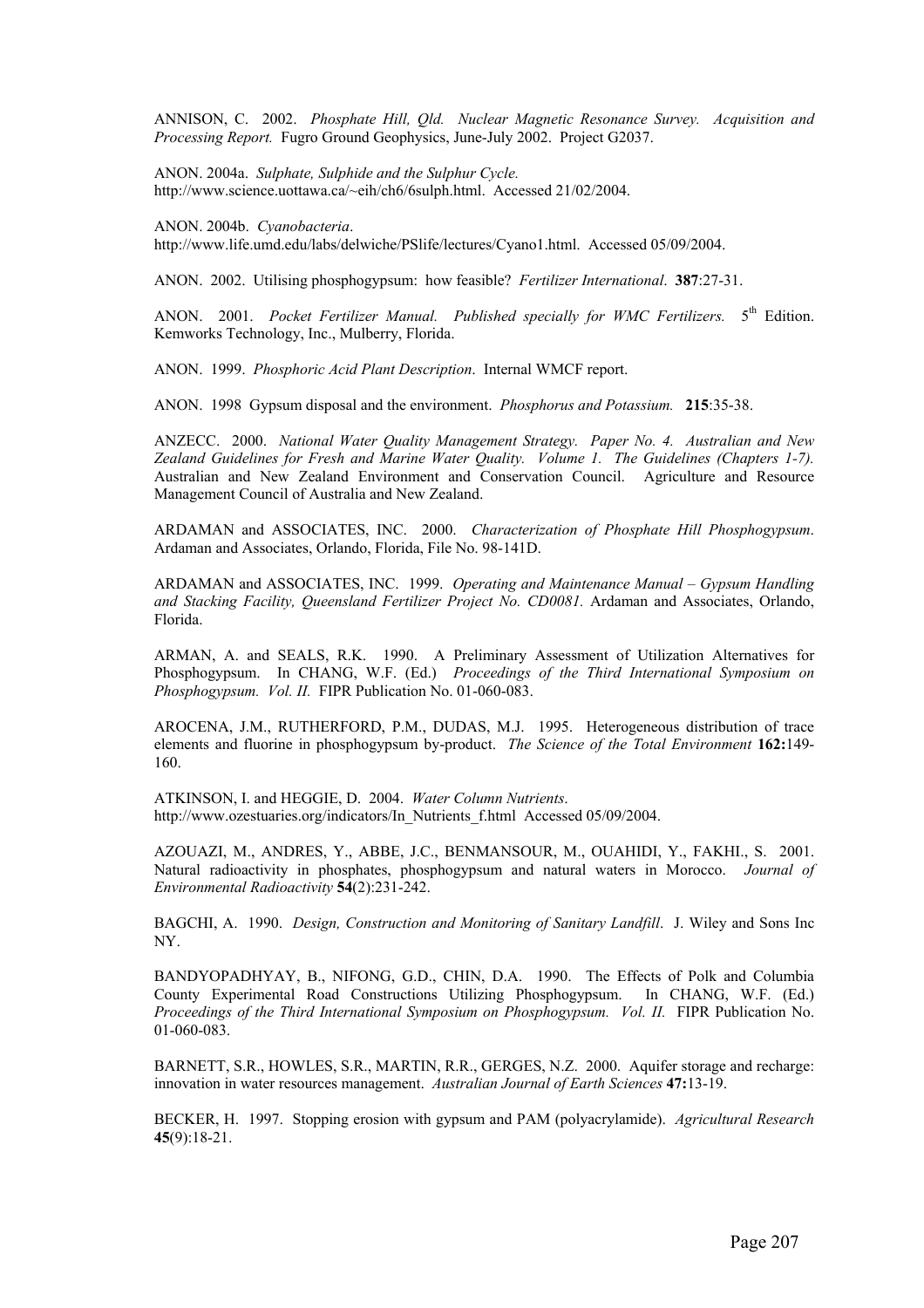BECKER, P. 1989. *Phosphates and Phosphoric Acid. Raw Materials, Technology, and Economics of the Wet Process. Second Edition, Revised and Expanded.* Marcel Dekker, Inc, New York.

BELOUSOVA, E.A., WALTERS, S., GRIFFIN, W.L., O"REILLY, S.Y. 2001. Trace-element signatures of apatites in granitoids from the Mt Isa Inlier, North-Western Queensland. *Australian Journal of Earth Sciences* **48**(4):603-619.

BEN-HUR, M., STERN, R., van der MERWE, A.J., SHAINBERG, I. 1992. Slope and Gypsum Effects on Infiltration and Erodibility of Dispersive and Nondispersive Soils. *Soil Science Society of America Journal* **56**:1571-1576.

BEN-HUR, M. 1991. The Effects of Dispersants, Stabilizer and Slope Length on Runoff and Water-Harvesting Farming. *Australian Journal of Soil Research* **29:**553-63.

BERETKA, J. 1990. The Current State of Utilisation of Phosphogypsum in Australia. In CHANG, W.F. (Ed.) *Proceedings of the Third International Symposium on Phosphogypsum. Vol. I.* FIPR Publication No. 01-060-083.

BERETKA, J., CIOFFI, R., SANTORO, L., VALENTI, G.L. 1990. The Role of Phosphogypsum During the Formation of Ettringite-Based Binders. In CHANG, W.F. (Ed.) *Proceedings of the Third International Symposium on Phosphogypsum. Vol. II.* FIPR Publication No. 01-060-083.

BERETKA, J. 1980. Properties and Utilization of By-Product Gypsum in Australia. In BORRIS, D.P. and BOODY, P.W. (Eds.) *Proceedings of the International Symposium on Phosphogypsum*. FIPR Publication No. 01-001-017.

BERISH, C.W. 1990. Potential Environmental Hazards of Phosphogypsum Storage in Central Florida. In CHANG, W.F. (Ed.) *Proceedings of the Third International Symposium on Phosphogypsum. Vol. I.* FIPR Publication No. 01-060-083.

BIRKY, B. 2001. *Answer to Question #629 Submitted by Evgeniy Bimbirekov.* Health Physics Society – Environmental and Background Radiation. http://www.hps.org/publicinformation/ate/q629.html Accessed 12/03/2002.

BIRRER, R.B., BRILL, D.R. 1990. Radon: counselling patients about risk. *American Family Physician* **42**(3):711-719.

BOLAN, N.S., NAIDU, R., KHAN, M.A.R., TILLMAN, R.W., SYERS, J.K. 1999. The effects of anion sorption on sorption and leaching of cadmium. *Australian Journal of Soil Research* **37**(3):445

BONGERS, E.A. 2003. *Clay and Alteration Mineralogy: Phosphate Hill*. WMC Internal Report, DocsOpen#100300.

BOUMPHEY, C. 2001. *The Reclamation of Sodic Soils by Gypsum Dissolution*. University of Queensland Thesis.

BOWELL, R.J. 2000. Sulphate and salt minerals: the problem of treating mine waste. *Mining Environment Management, May 2000,* 11-13.

BROWN, T., BERETKA, J. 1990. Phosphogypsum as a Raw Material in the Manufacturing of Plaster Products. In CHANG, W.F. (Ed.) *Proceedings of the Third International Symposium on Phosphogypsum. Vol. II.* FIPR Publication No. 01-060-083.

BROWN, S.A. 2003. Senior Radiochemist, Australian Nuclear Science and Technology Organisation. *Personal communication.*

BROWN, S.A., COLLIER, D.E., HARRIS, F., RING, R.J., ZAHOROWSKI, W. 2000. *Characterisation of Radionuclide Behaviour at WMC Fertilizers Queensland Operations, Phosphate Hill.* Australian Nuclear Science and Technology Organisation, Environment Division.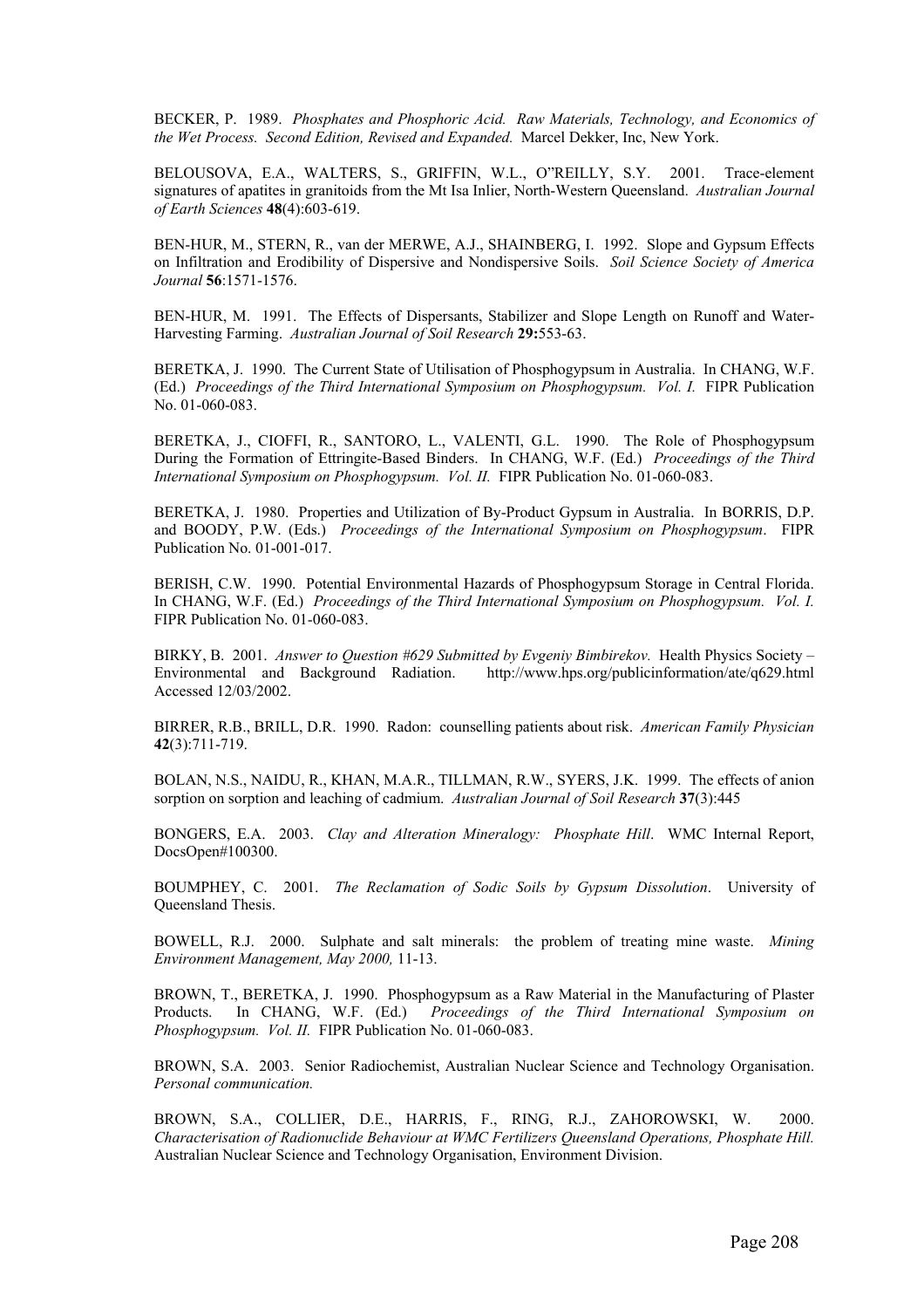BUHMANN, C., RAPP, I., LAKER, M.C. 1996. Differences in mineral ratios between disaggregated and original clay fractions in some South African soils as affected by amendments. *Australian Journal of Soil Research* **34**:909-923.

BURKE, T. 2002. *Closure Strategy. Gypsum Stack Facilities for Phosphate Hill Operations.* Internal WMCF document. DocsOpen No. 76956.

BURKART, B., GOSS, G.C., KERN, J.P. 1999. The role of gypsum in production of sulfate-induced deformation of lime-stabilized soils. *Environmental and Engineering Geoscience* **5**(2):173-187.

BURNETT, W.C. and ELZERMAN, A.W. 2001. Nuclide migration and the environmental radiochemistry of Florida phosphogypsum. *Journal of Environmental Radioactivity* **54**:27-51.

BURNETT, W.C., COWART, J.B., LAROCK, P. 1995. *Microbiology and Radiochemistry of Phosphogypsum*. Florida Institute of Phosphate Research (FIPR) Publication No. 05-035-115.

CARBONELL-BARRACHINA, A.A., DELAUNE, R.D., PATRICK, W.H., JR. 1998. Effect of Phosphogypsum and Barite Amendments on Heavy Metals and Trace Elements Chemistry in Mississippi River Alluvial Sediment. *Journal of Environmental Science and Health, Part A - Toxic/Hazardous Substances and Environmental Engineering.* **33:**1-21.

CASTILLO, A.R. and KIRK, J.H. 2004. *Drinking Water Guidelines for Dairy Animals.* University of California, Davis. Cooperative Extension. http://www.vetmed.ucdavis.edu/vetext/INF-DA/DrinkingWater.pdf.

CHAN, K.Y., DEXTER, A.R., McKENZIE, D.C. 1999. Categories of soil structure based on mechanical behaviour and their evaluation using additions of lime and gypsum on a sodic vertisol. *Australian Journal of Soil Research* **37**(5):903

CHANG, W.F. 1990. Roller Compacted Concrete Utilizing Phosphogypsum. In CHANG, W.F. (Ed.) *Proceedings of the Third International Symposium on Phosphogypsum. Vol. II.* FIPR Publication No. 01-060-083.

CHANG, W.F. and MANTELL, M.I. 1990. *Engineering Properties and Construction Applications of Phosphogypsum.* FIPR Publication No. 01-068-070.

CHANG, W.F., CHIN, D.A., HO, R. 1989. *Phosphogypsum for Secondary Road Construction.* FIPR Publication No. 01-033-077, 01-041-077.

CHANG, W.F. 1988. *A Demonstration Project: Roller Compacted Concrete Utilizing Phosphogypsum.* FIPR Publication No. 01-068-072.

CHANG, W.F. 1987. *Reclamation, Reconstruction, and Reuse of Phosphogypsum for Building Materials.* FIPR Publication No. 01-014-048.

CHANG, W.F. 1986. Corrosion of Reinforcement in Phosphogypsum-Based Concrete. In LLOYD, G.M. *Proceedings of the Second International Symposium on Phosphogypsum. Vol. II.* FIPR Publication No. 01-037-055.

CHAPMAN, C., PETERS, R., WOJAK, B. 1999. *Development of Process to Manufacture Glass Products from Phosphogypsum.* FIPR Publication No. 01-153-163.

CHAPPELL, A. 2004. Director, Advanced Analytical Centre, James Cook University. *Personal Communication.*

CHERNOFF, C.B., ORRIS, G.J. 2002. *Data Set of World Phosphate Mines, Deposits, and Occurrences – Part A. Geologic Data.* US Department of the Interior, US Geological Survey. Open-File Report 01- 156-A.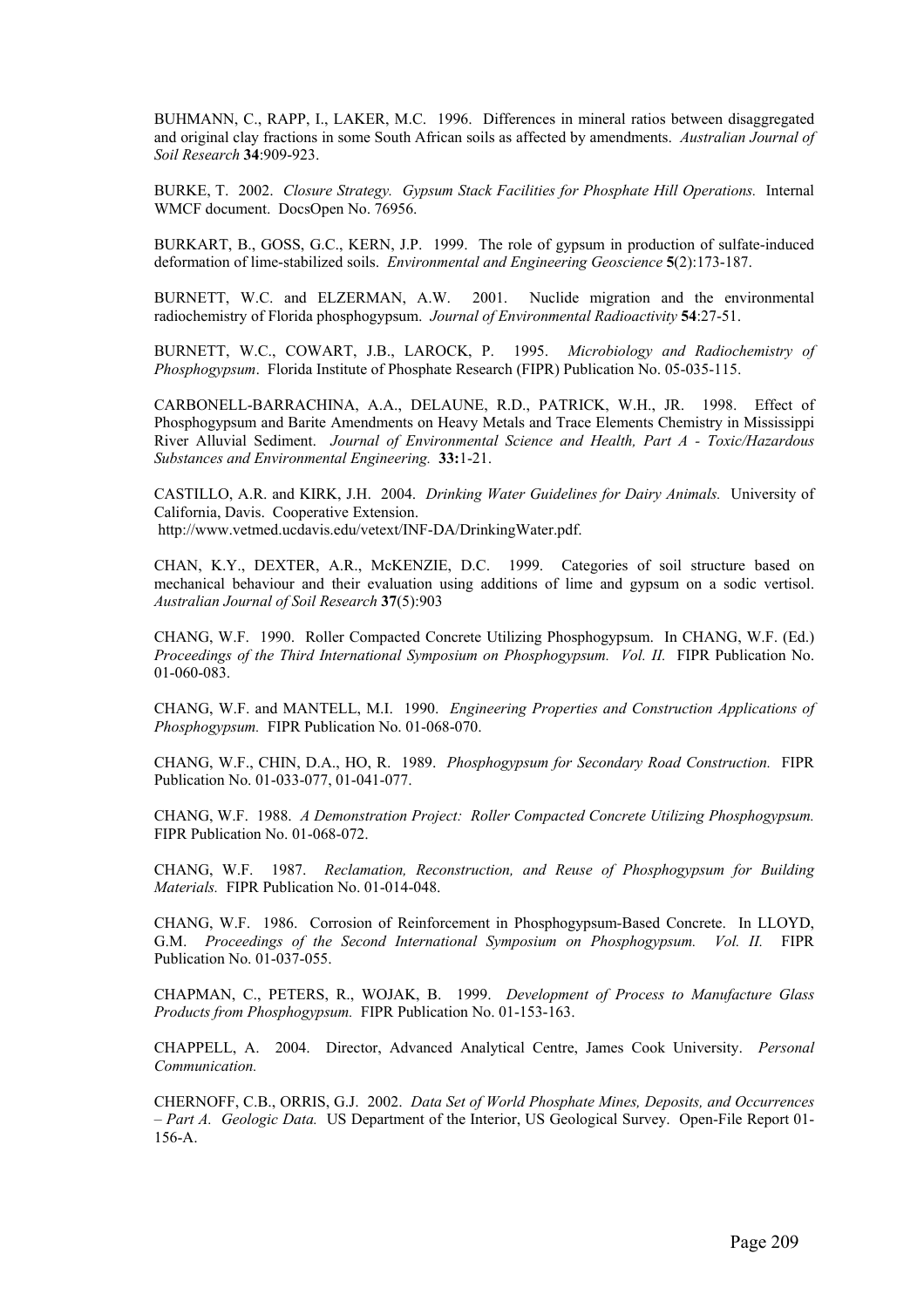CHRISTIANSEN, K. 2004. *Groundwater/Soil Remediation at a Former Manganese Sulphate Plant*. http://www.nato.int/ccms/s13/report/intrm09.html Accessed 21/02/2004.

COLLEPARDI, M. 2004. *Ettringite Formation and Slufate Attack on Concrete.* www.encosrl.it/enco%20srl%20ITA/servizi/pdf/degrado/63.pdf. Accessed 05/03/2004.

COLLEPARDI, M., COLLEPARDI, S., TROLI, R. 2004. *Salt Weathering of Masonry Walls: The Venice Experience*. www.encosrl.it/enco%20srl%20ITA/servizi/pdf/restauro/salt.pdf. Accessed 05/03/2004.

CONKLIN, C. 1992. *Potential Uses of Phosphogypsum and Associated Risks. Background Information Document.* USEPA Document 402-R-92-002.

COOK, P.J. and ARMSTRONG, K.A. 1972. Clay mineralogy of the Middle Cambrian Beetle Creek Formation, Georgina Basin, Northwest Queensland. *Bureau of Mineral Resources Bulletin No. 125*:7-16.

COOK, P.J. and McELHINNEY, 1978. The Spatial and Temporal Distribution of Phosphorites, in COOK, P.J. and SHERGOLD, J.H. (Eds) *First International Field Workshop and Seminar on Proterozoic-Cambrian Phosphorites*, *held in Australia, August 1978.* International Geological Correlation Program, Project 156 of UNESCO-IUGS.

COOK, P.J. and SHERGOLD, J.H (Eds.). 1978. Proterozoic-Cambrian Phosphorites, in *First International Field Workshop and Seminar on Proterozoic-Cambrian Phosphorites*, *held in Australia, August 1978.* International Geological Correlation Program, Project 156 of UNESCO-IUGS.

DAVIS, G.B. 2001. Groundwater (and soil) remediation. In: BARBER, C. and ARMSTRONG, D. 2001. *Australian Groundwater School – Fundamentals of Groundwater Science, Technology and Management. Edition 5, November 2001.* Centre for Groundwater Studies, Adelaide.

DEER, W.A., HOWIE, R.A, ZUSSMAN, J. 1992. *An Introduction to the Rock-Forming Minerals*. Longman Scientific and Technical, Harlow.

DESHMUKH, G.P. 1978 Palaeozoic Phosphorites, Rajasthan, India, in *First International Field Workshop and Seminar on Proterozoic-Cambrian Phosphorites* (Eds: P.J. Cook, J.H. Shergold) pp 36-39 (International Geological Correlation Programme, Project 156 of UNESCO-IUGS).

DIPPEL, S.K. and GOLDEN, H. 2003. MRS and TEM for shallow aquifer definition at Phosphate Hill, NW Queensland, Australia. *Proceedings: 2nd International Workshop on the Magnetic Resonance Sounding Method Applied to Non-Invasive Groundwater Investigations*. 19-21 November 2003, Orleans, France, pp.29-32.

DIPPEL, S.K. and WHARTON, P. 2003. *Duchess Embayment Aquifer. 2003 Position Paper.* Internal WMCF report, DocsOpen Nos. 82413-82416, 82418-82420.

D.L.W.C. (DEPARTMENT OF LAND AND WATER CONSERVATION N.S.W.) 2000a. *What causes blue-green algal blooms?* http://www.dlwc.nsw.gov.au/care/water/bga/causes.html. Accessed 05/09/2004.

D.L.W.C. (DEPARTMENT OF LAND AND WATER CONSERVATION N.S.W.) 2000b. *What problems are caused by blue-green algae?* http://www.dlwc.nsw.gov.au/care/water/bga/causes.html. Accessed 05/09/2004.

DOMENICO, P.A., SCHWARTZ, F.W. 1990. *Physical and Chemical Hydrogeology*. John Wiley and Sons Inc. N.Y.

DOORIS, P.M. and MARTIN, D.F. 2000. *A Comparative Analysis of Environmental Impacts: Phosphogypsum versus Borrow Pits.* FIPR Publication No. 96-01-139R.

DUCKWORTH, G.A. 1997. *Neutralisation of Phosphogypsum Waste*. WMCF Internal report, Phosphate Hill.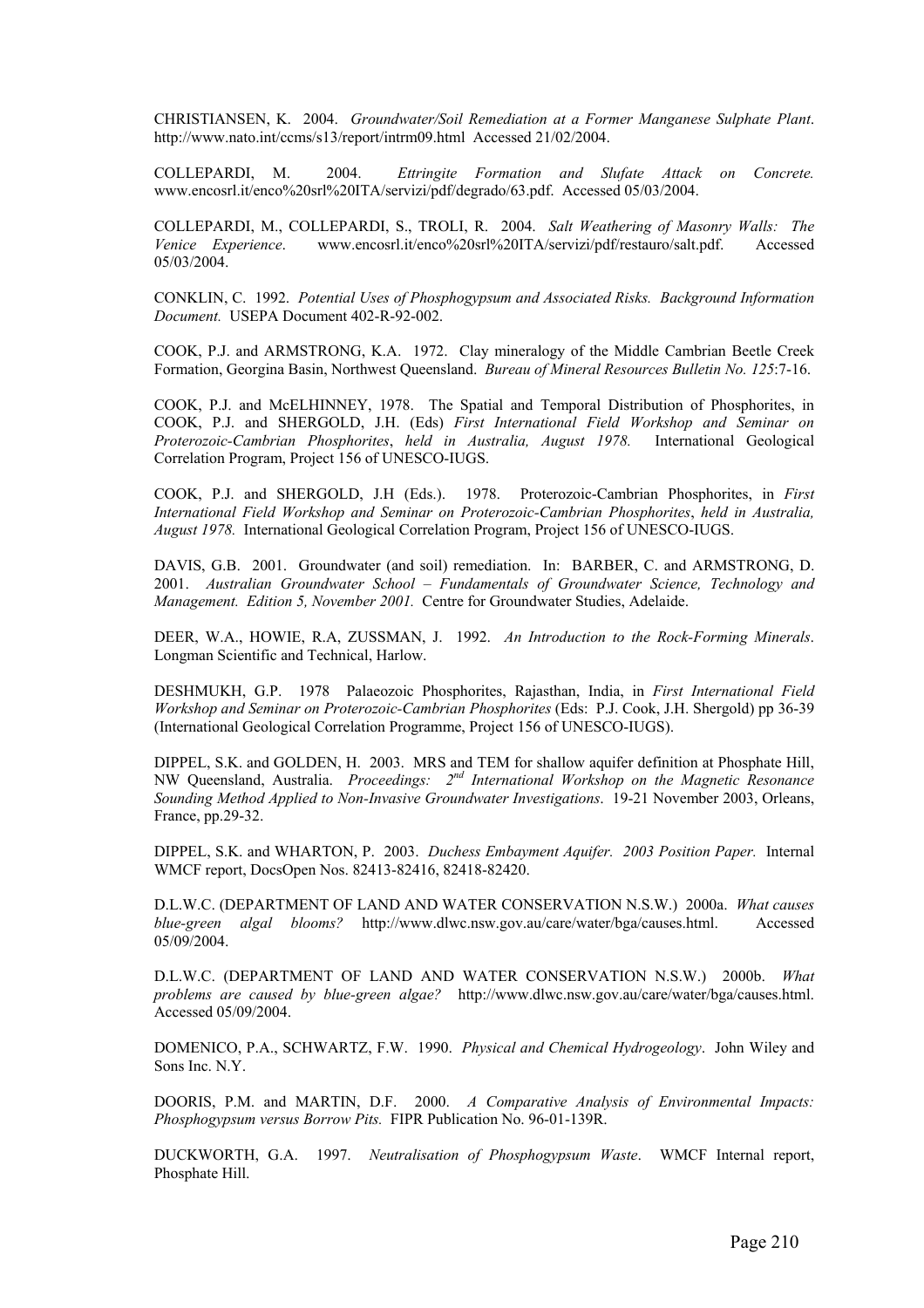DZIURDZIAK, G. 2000. *Water Management Project – Phosphate Hill.* WMCF Internal report. DocsOpen No. 58726.

EARY, L.E. 1999. Geochemical and equilibrium trends in mine pit lakes. *Applied Geochemistry* **14**(8):963-987.

ENVIRONMENT CANADA (EC). 2004. Remediation Technologies For Groundwater Contamination. *Technical Assistance Bulletin #24*. http://www.on.ec.gc.ca/pollution/ecnpd/ Accessed 21/04/2004.

ERG, K. 2003. Sulphate balance of lakes and shallow groundwater in the Vasavere buried valley, northeast Estonia. *Oil Shale* **20**(4):477-489.

EUROPEAN FERTILIZER MANUFACTURERS' ASSOCIATION (EFMA). 2000. *Production of Phosphoric Acid* from "Best Available Techniques for Pollution Prevention and Control in the European Fertilizer Industry". Booklet No. 4 of 8. EFMA, Brussels, Belgium.

EVANS, A.M. 1993. *Ore Geology and Industrial Minerals. An Introduction.* 3rd Edition. Blackwell Scientific, Oxford, U.K.

EVANYLO, G.K. 1989. Amelioration of Subsoil Acidity by Gypsum. *The Vegetable Growers News* **44**(2): 3-4.

FAURE, G. 1998. *Principles and Applications of Geochemistry.* Prentice Hall, New Jersey.

FLICOTEAUX, R. and LUCAS, J. 1984. Weathering of Phosphate Minerals, in *Phosphate Minerals*, Springer Verlag pp 292-317.

FLORIDA DEPARTMENT OF ENVIRONMENTAL PROTECTION. 1999. *Water Resource Management - Industrial Wastewater - Phosphate Industry.* http://www.dep.state.fl.us/water/wf/iw/phosphate.htm. Accessed 03/06/2000. Last update 26/03/2004.

FLORIDA INSTITUTE OF PHOSPHATE RESEARCH. 2003. http://www.fipr.state.fl.us. Accessed March 2004.

FLORIDA INSTITUTE OF PHOSPHATE RESEARCH. 1997. *Risk Perspective: How dangerous is a road built with phosphogypsum?* Http://www.fipr.state.fl.us/spring97.htm. Accessed 03/06/2000.

FLORIDA INSTITUTE OF PHOSPHATE RESEARCH. 1996a. *Proceedings of the Phosphogypsum Fact-Finding Forum, December 7, 1995, Tallahassee, Florida.* FIPR Publication No. 01-132-117.

FLORIDA INSTITUTE OF PHOSPHATE RESEARCH. 1996b. *A Polk County road may help FIPR prove how phosphogypsum could save tax dollars.* Http://www.fipr.state.fl.us/n796road.htm Accessed 03/06/2000.

FLORIDA STATE UNIVERSITY. 1996. *Strategic Assessment of Florida's Environment (SAFE): Tonnage of Phosphogypsum Generated.* http://www.fcpm.fsu.edu/safe/environ/thw1.html Accessed 03/03/2000. Address changed February 2001 to www.pepps.fsu.edu/safe/safetran.html.

FLORIDA STATE UNIVERSITY. 1987. *Release of Radium and Other Decay-Series Isotopes from Florida Phosphate Rock.* FIPR Publication No. 05-016-059.

FOXWORTHY, P.T., NADIMPALLI, R.S., SEALS, R.K. 1996. Phosphogypsum slag aggregate-based asphaltic concrete mixes. *Journal of Transportation Engineering* **122**(4):300-308.

GAL, M., ARCAN, L., SHAINBERG, I., KEREN, R. 1984. Effect of Exchangeable Sodium and Phosphogypsum on Crust Structure - Scanning Electron Microscope Observations. *Soil Science Society of America Journal* **48:**872-878.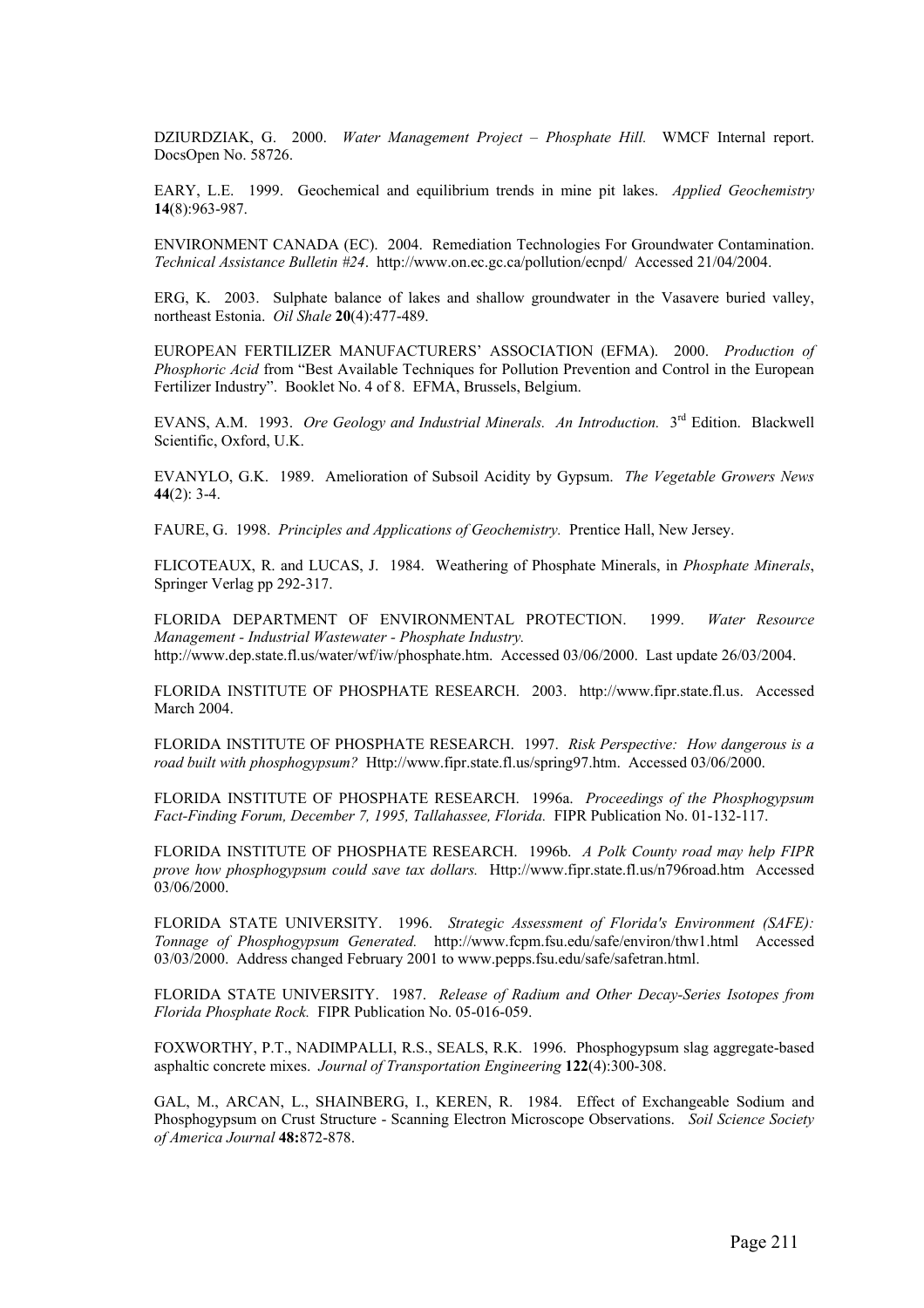GASPARON, M. 2004. Senior Lecturer, University of Queensland, Department of Earth Sciences. *Personal communication.*

GHAFOORI, N., CHANG, W.F. 1993. Investigation of phosphate mining waste for construction materials. *Journal of Materials in Civil Engineering*. **5**(2):249-265.

GOBBITT, J. AND VAN EDE, K. 2004. *Design and Operating Data from the World's Biggest and Newest Hemihydrate Phosphoric Acid Plant.* www.fertilizer.org/ifa/publicat/pdf/tech008.pdf. Accessed 21/02/2004.

GOLDEN, H. 2003. Senior Geophysicist, WMC Resources. *Personal Communication.*

GORECKI, H., HOFFMANN, J., GORECKA, H., PAWELCZYK, A. 1990. Pilot-scale Developments in Production of Soil Chalk from Phosphogypsum. In CHANG, W.F. (Ed.) *Proceedings of the Third International Symposium on Phosphogypsum. Vol. I.* FIPR Publication No. 01-060-083.

GOWAN, M. and WRENCH, B. 1996. *The Potential to Dry Stack Phosphogypsum at Phosphate Hill*. Internal WMCF Draft Report from Golder Associates Pty Ltd. pp. 1-9.

GREEN, P.M. 1979. International Geological Correlation Program – Project 156. Phosphorites: Proterozoic-Cambrian. *Bureau of Mineral Resources Australia Records* 1979/31.

GREENPEACE. 2000. *European Demand for Agricultural Fertilizers Poisoning the Mediterranean.*  http://headlines.igc.apc.org:8080/enheadlines/96836375/index\_html. Accessed 22/05/2000.

GRUNCHAROV, I., PELOVSKI, Y., NISHEV, T., DOMBALOV, I. 1990. On the Thermochemical Recovery of Sulphur from Phosphogypsum. In CHANG, W.F. (Ed.) *Proceedings of the Third International Symposium on Phosphogypsum. Vol. I.* FIPR Publication No. 01-060-083.

GUIDRY, J.J. 1990a. *Radioactivity in Foods Grown on Mined Phosphate Lands.* FIPR Publication No. 05-028-088.

GUIDRY, J.J. 1990b. Environmental Impact of Airborne Radioactivity Emmissions from a Phosphogypsum Stack. In CHANG, W.F. (Ed.) *Proceedings of the Third International Symposium on Phosphogypsum. Vol. I.* FIPR Publication No. 01-060-083.

GUIDRY, J.J. 1986. *Radioactivity in Foods Grown on Florida Phosphate Lands.* FIPR Publication No. 05-015-038.

HAMILTON, E.I. 2000. The role of near-shore industrial waste releases in the dispersion of radionuclides in the NE Irish Sea. *Journal of Environmental Radioactivity* **44**(2-3):297-333.

HARIDASAN, P.P., PAUL, A.C., DESAI, M.V.M. 2001. Natural radionuclides in the aquatic environment of a phosphogypsum disposal area. *Journal of Environmental Radioactivity* **53**(2):155-165.

HARRISON, C.P. 1990. Agglomeration of Gypsum, Limestone or Gypsum-Limestone Mix. In CHANG, W.F. (Ed.) *Proceedings of the Third International Symposium on Phosphogypsum. Vol. II.* FIPR Publication No. 01-060-083.

HEERING, H. and ZELDENRUST, I. 2000. *The Elusive Saviours, Transnational Corporations and Sustainable Development.* http://www.zerowasteamerica.org/Phospho-Gypsum.htm. Accessed 03/03/2000.

HEIJDE, H.B. van der, KLIJN, P.J., DUURSMA, K., EISMA, D., de GROOT, A.J., HAGEL, PL, KOSTER, H.W., NOOYEN, J.L. 1990. Environmental aspects of phosphate fertilizer production in the Netherlands. With particular reference to the disposal of phosphogypsum. *The Science of the Total Environment* **90**:203-225.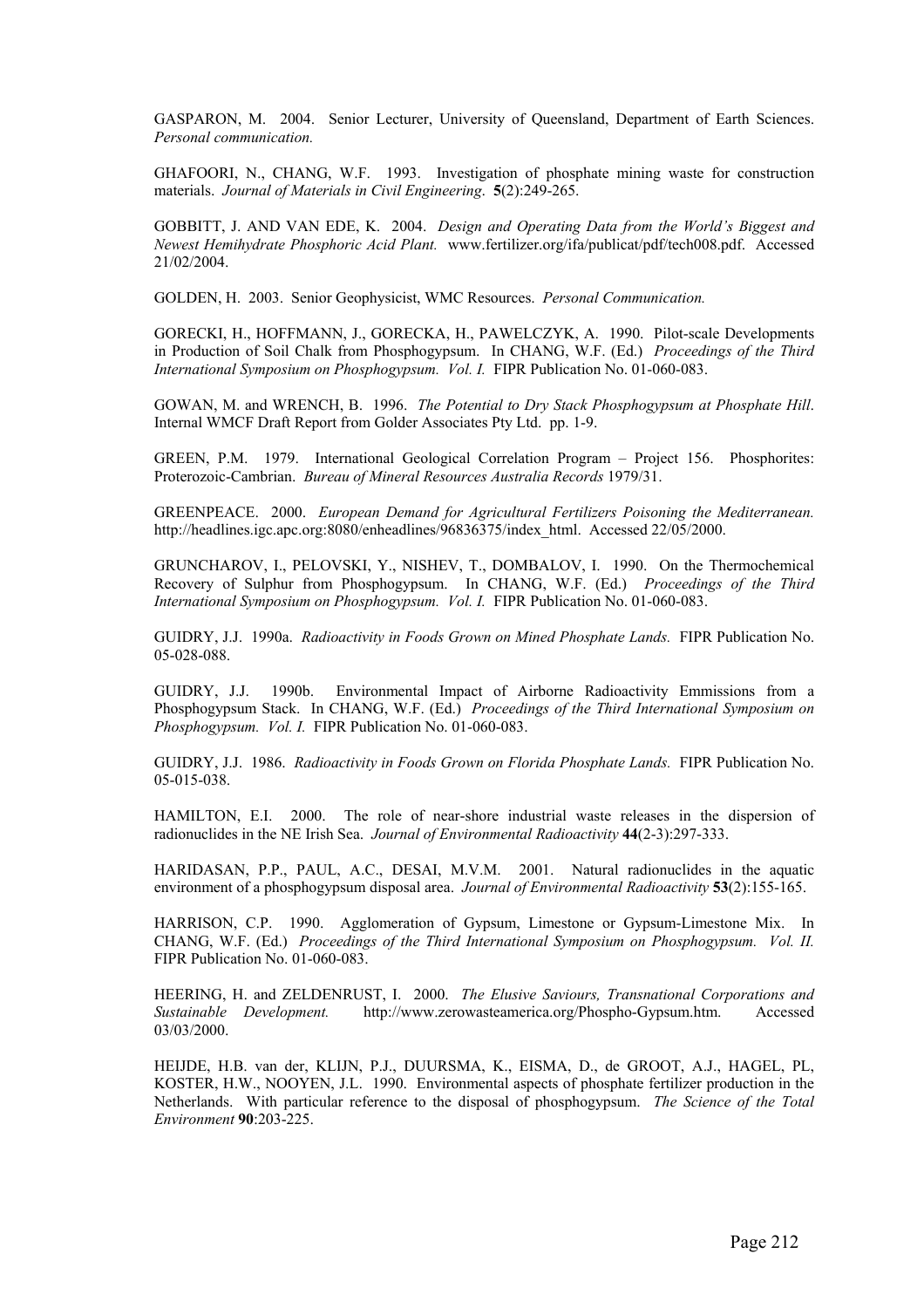HO, R.K.H. 1990. Pavement Evaluation of Two Gypsum Stabilized Country Roads. In CHANG, W.F. (Ed.) *Proceedings of the Third International Symposium on Phosphogypsum. Vol. II.* FIPR Publication No. 01-060-083.

HOUGH, M. 2004. PhD. student, James Cook University. *Personal communication.*

HOUGH, M. 2003a. *Diagenetic and weathering overprints of the Monastery Creek Phosphorite Member: the effect on REE distribution and abundance.* Presentation to WMCF by Ph.D. student, James Cook University.

HOUGH, M. 2003b. Ph.D. student, James Cook University. *Personal communication.*

HOUGH, M. 2002. *Facies Associations and Depositional Sequences of the Middle Cambrian Monastery Creek Phosphorite Member, Duchess District, Western Queensland.* Term report to WMCF by Ph.D. student, James Cook University.

HUMMEL, H.-U., ABDUSSALJAMOW, B., FISCHER, H.-B., STARK, J. 2004. *Examination of the hydro-mechanical stability of crystalline calcium sulfate hemihydrate, Part 2.* Revised text of lecture given at the 14<sup>th</sup> Ibausil International Building Materials Conference, 20-23 September 2000, Weimar, Germany.

HUNTER, A.H. 1989. *Use of Phosphogypsum Fortified with Other Selected Essential Elements as a Soil Amendment on Low Cation Exchange Soils.* FIPR Publication No. 01-034-081.

HUNTER, E. 1999. *UF Researcher: Phosphate Waste Product Makes a Good Fertilizer.* http://www.napa.ufl.edu/99news/gypsum.htm. Accessed 24/09/2001.

ILYIN, A.V. and RATNIKOVA, G.A. 1981. Primary, Bedded, Structureless Phosphorite of the Khubsugul Basin, Mongolia. *Journal of Sedimentary Petrology* **51**(4):1214-1222.

JACOBSEN, S.D., SMYTH, J.R., SWOPE, R.J. 2003. Thermal expansion of hydrated six-coordinate silicon in thaumasite, Ca<sub>3</sub>Si(OH)<sub>6</sub>(CO<sub>3</sub>)(SO<sub>4</sub>).12H<sub>2</sub>O. *Physics and Chemistry of Minerals* **30**(6):321-329.

JARVIS, I. 1994. Phosphorite geochemistry: state-of-the-art and environmental concerns. *Eclogae Geologicae Helvetiae* **87**(3):643-700.

JETT, M.E., MURPHY, B.K., CADWALLADER, M. 1996. Inverted composite liner for gypsum stack expansion. *Geotechnical Fabrics Report* October/November 1996, 30-34.

JOHNSON, J.R. and TRAUB, R.J. 1996. *Risk Estimates for Uses of Phosphogypsum*. FIPR Publication No. 05-041-124.

KALAJIAN, E.H. and BOUERI, R.J. 1986. Oil Ash Stabilization Using Phosphogypsum. In LLOYD, G.M. *Proceedings of the Second International Symposium on Phosphogypsum. Vol. II.* FIPR Publication No. 01-037-055.

KATAMINE, N.M. 2000. Phosphate waste in mixtures to improve their deformation. *Journal of Transportation Engineering* **126**(5):382-390.

KAZMAN, Z., SHAINBERG, I., GAL, M. 1983. Effect of low levels of exchangeable sodium and applied phosphogypsum on the infiltration rate of various soils. *Soil Science* **135**(3):184-192.

KENNEDY, G.A., SOROCZAK, M.M., MEISCHEN, S.J., CLAYTON, J.D., DRIVER, J.L. 1992. *Chemistry of Gypsum Systems.* FIPR Publication No. 05-025-100.

KEYSER, F. de and COOK, P.J. 1972. *Geology of the Middle Cambrian Phosphorites and Associated Sediments of Northwestern Queensland.* Department of National Development. Bureau of Mineral Resources, Geology and Geophysics. Bulletin 138. Australian Government Publishing Service, Canberra.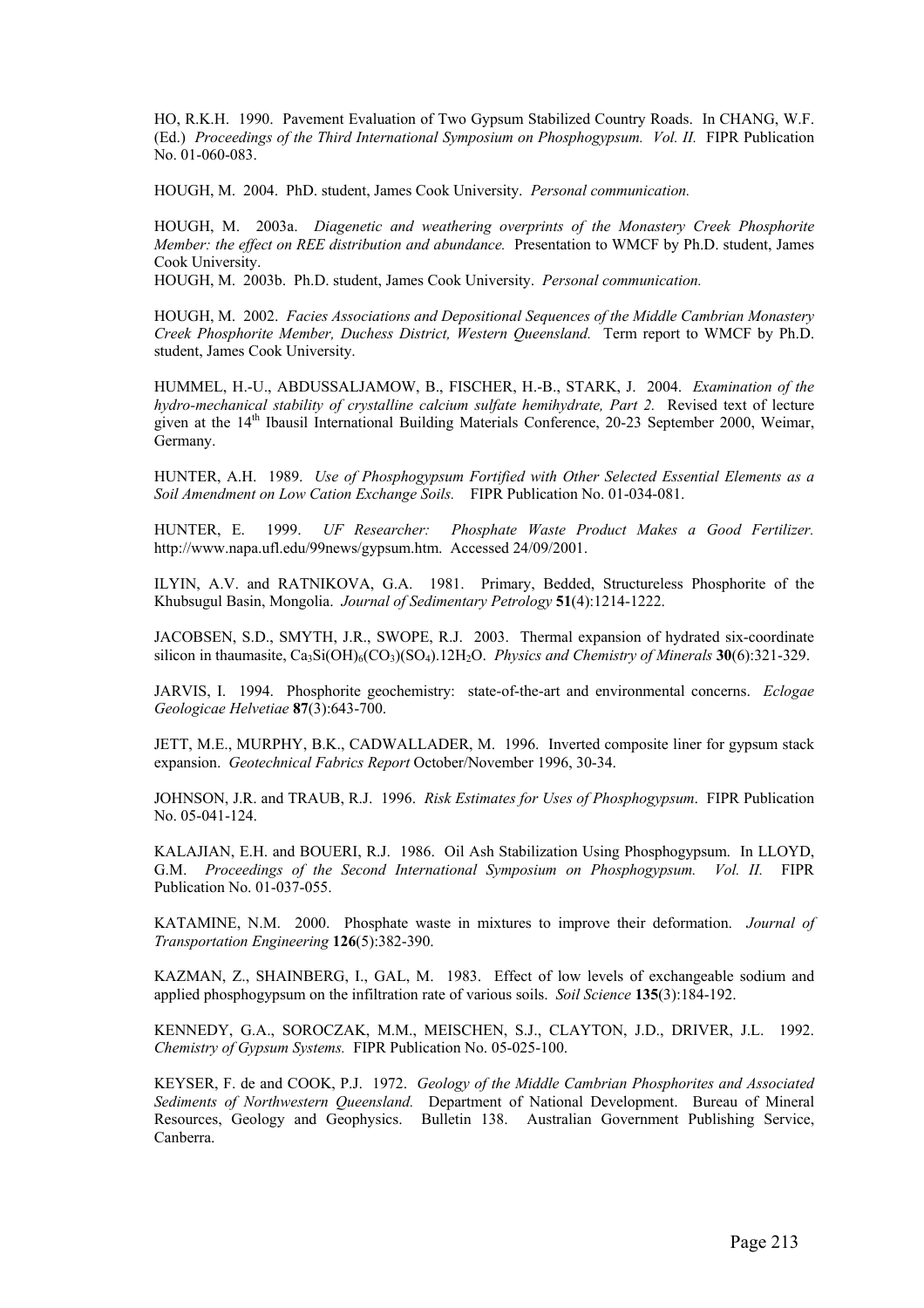KHALIL, N.F., ALNUAIMI, N.M., MUSTAFA, M.H. 1990. Utilisations of Phosphogypsum in Iraq. In CHANG, W.F. (Ed.) *Proceedings of the Third International Symposium on Phosphogypsum. Vol. II.* FIPR Publication No. 01-060-083.

KING, W.R. and FERRELL, J.K. 1975. *Wet Process Acid Plant Wastewater Ponds; An Atmospheric Fluoride Pollution Problem?* Unpublished paper, North Carolina State University, Raleigh, NC.

KLEINSCHMIDT, D. 1990. Phosphogypsum Stack Closure. In CHANG, W.F. (Ed.) *Proceedings of the Third International Symposium on Phosphogypsum. Vol. I.* FIPR Publication No. 01-060-083.

KLUG, H.P. and ALEXANDER, L.E. 1974. *X-Ray Diffraction procedures for polycrystalline and amorphous materials*. Wiley Interscience Publications, Chapter 9.

KOOPMAN, C. 1999. *Removal of heavy metals and lanthanides from phosphogypsum.* http://dutwl1283.wbmt.tudelft.nl/users/koopman/research/koopman.htm. Accessed 24/09/2001.

KORCAK, R.F. 1998. Agricultural Uses of Phosphogypsum, Gypsum and Other Industrial Byproducts. In WRIGHT, R.J., KEMPER, P.D., MILLNER, J.F., POWER, J.F., KORCAK, R.F. (Eds.) *Agricultural Uses of Municipal, Animal, and Industrial Byproducts.* U.S. Department of Agriculture, Agricultural Research Service, Conservation Research Report No. 44.

KOULOHERIS, A.P. 1980. Chemical Nature of Phosphogypsum as Produced by Various Wet Process Phosphoric Acid Processes. In BORRIS, D.P. and BOODY, P.W. (Eds.) *Proceedings of the International Symposium on Phosphogypsum..* FIPR Publication No. 01-001-017.

KRUTILINA, V.S., GONCHAROVA, N.A., PANOV, N.P., LETCHAMO, W. 1999. Effect of zeolite and phosphogypsum on yield, plant uptake, and content of strontium in soil. *Communications in Soil Science and Plant Analysis* **30**(3-4):483-495.

KRUTILINA, V.S., GONCHAROVA, N.A., LETCHAMO, W. 1998. Kinetics and statics of strontium adsorption by zeolites from phosphogypsum. *Communications in Soil Science and Plant Analysis* **29**(17- 18):2739-2748.

KUUSIK, R. and VEIDERMA, M. 1990. Thermal Processing of Phosphogypsum. In CHANG, W.F. (Ed.) *Proceedings of the Third International Symposium on Phosphogypsum. Vol. I.* FIPR Publication No. 01-060-083.

LAIRD, D.H. and HANSON, W.K. 1990. Sulfur Dioxide from Phosphogypsum by a Flash Process. In CHANG, W.F. (Ed.) *Proceedings of the Third International Symposium on Phosphogypsum. Vol. I.* FIPR Publication No. 01-060-083.

LIN, K.T., LAI, C.I., GHAFOORI, N., CHANG, W.F. 1990. High-Strength Concrete Utilizing Industrial By-Product. In CHANG, W.F. (Ed.) *Proceedings of the Third International Symposium on Phosphogypsum. Vol. II.* FIPR Publication No. 01-060-083.

LIN, K.T., NANNI, A., CHANG, W.F. 1985. Engineering Properties of Dihydrate Phosphogypsum, Portland Cement and Fine Aggregate Mixtures. In LLOYD, G.M. (Contract Manager) *Proceedings of the Third Workshop on By-Products of Phosphate Industries*. FIPR Publication No. 01-031-046.

LING, C.X. and CHANG, W.F. 1990. Basic Engineering Properties of Phosphogypsum-Incinerator Fine Ash Based Mixtures Subjected to Compaction. In CHANG, W.F. (Ed.) *Proceedings of the Third International Symposium on Phosphogypsum. Vol. II.* FIPR Publication No. 01-060-083.

LLOYD, G.M. JR. 1985. *Phosphogypsum. A Review of the Florida Institute of Phosphate Research Programs to Develop Uses for Phosphogypsum.* FIPR Publication No. 01-000-035.

LOOPER, M.L. and WALDNER, D.N. 2002. *Water for Dairy Cattle. Guide D-107*. New Mexico State University, Cooperative Extension Service, College of Agriculture and Home Economics. www.cahe.nmsu.edu/pubs/\_d/D-107.pdf. Accessed 25.08.2004.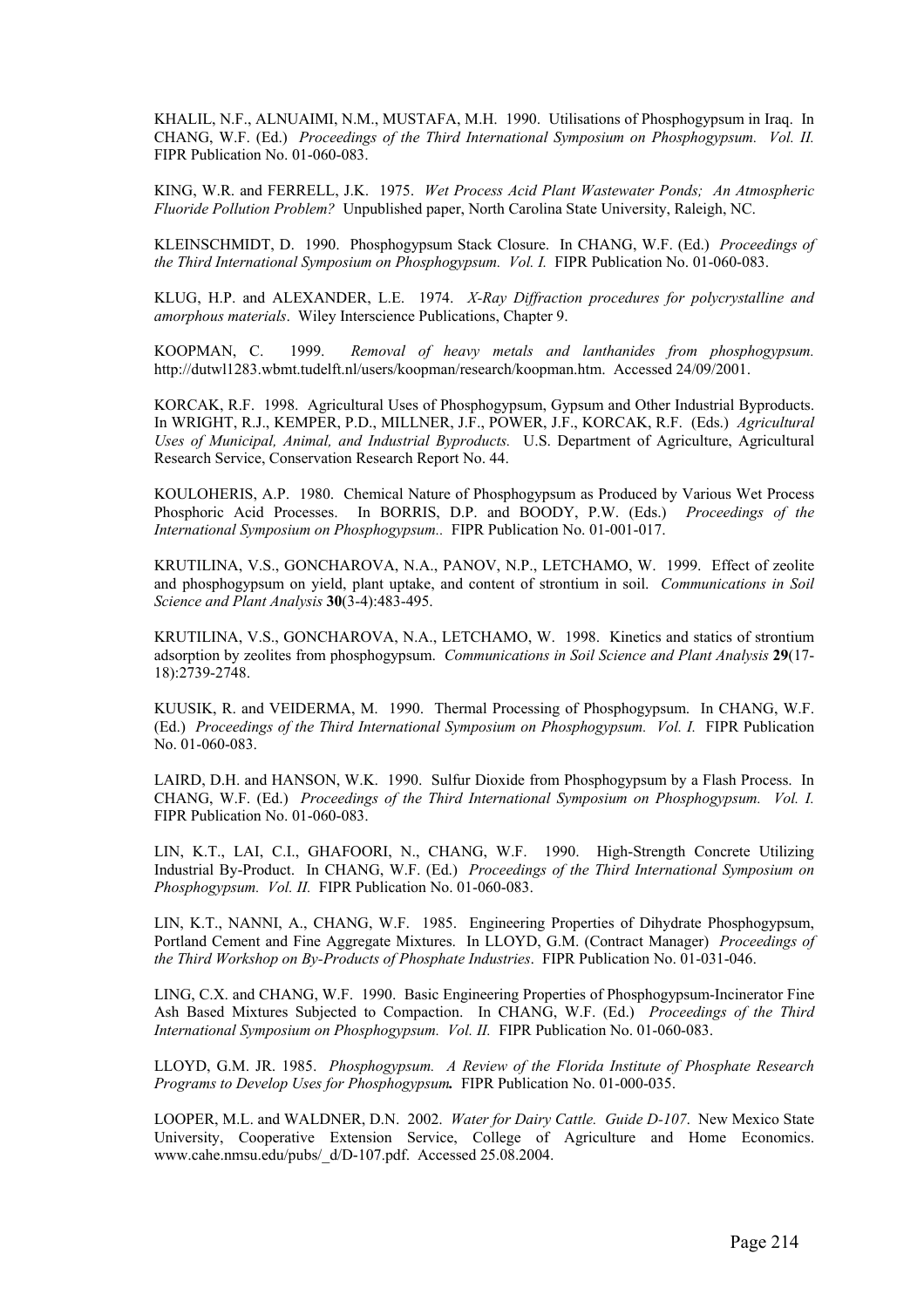LUCAS, J. and PRÉVÔT, L. 1981. Caractères pétrographiques et microchimiques de phosphorites précambriennes du Bassin des Volta (Afrique de l'Ouest). Considérations génétiques. *Bull. Soc. Geol. France* **XXIII**(5):515-524

LUTHER, S.M., DUDAS, M.J., RUTHERFORD, P.M. 1993. Radioactivity and chemical characteristics of Alberta phosphogypsum. *Water, Air, and Soil Pollution* **69**(3-4):277-290.

MALLANTS, D., DIELS, L., BASTIAENS, L., VOS, J., MOORS. H., WANG, L., MAES, N., VANDENHOVE, H. 2004. *Removal of uranium and arsenic from groundwater using reactive materials and sulphate reducing bacteria: assessment of removal efficiency.* http://www.geo.tu-freiberg.de/umh-account/contribution\_files/mallants\_86\_abstract.doc. Accessed 09/01/2004.

MARKWICK, G. 2002. *Water requirements for sheep and cattle. Agfact A0.5.4 (fourth edition).* NSW Department of Primary Industries/Agriculture. http://www.agric.nsw.gov.au/reader/waterlivestock/a054.htm. Accessed 25/08/2004.

MASCINI, J. 2001. *Weathering and Diagenesis of the Duchess Phosphorites, Northwest Queensland.* Unpublished Bachelor of Applied Science (Honours) Thesis, School of Natural Resource Sciences, Queensland University of Technology.

MASSEY, A.J. 2000. *WMC Phosphate Hill. Gypsum Development Project. Final Report.* Alesa/Gutteridge Haskins and Davey Pty Ltd, unpublished report.

MAY, A. 1983. *Use of Florida Phosphogypsum in Synthetic Construction Aggregate.* FIPR Publication No. 01-008-026.

METROHM 2003. Ion chromatography in concrete sulphate analysis. *Laboratory Talk.* http://www.laboratorytalk.com/news/mea/mea1620.html. Accessed 05/03/2004.

MCLELLAN, G., ROY, A., LAWENDY, T., CHEN, M.-R. 1985a. Some Characterization, Calcination, and Beneficiation Data on a Phosphorite from the Kaiyang Area of Guizhou, China. In LUCAS, J. and PRÉVÔT, L. (Eds.) *Sciences Géologiques Memoire No. 77: Phosphorites.* University of Strasbourg, p. 125-134.

MCLELLAN, G., COOPER, M., LAWENDY, T., ANAZIA, I. 1985b. Some Characterization and Beneficiation Data on Phosphorites from the Parc-W, Niger. In LUCAS, J. and PRÉVÔT, L. (Eds.) *Sciences Géologiques Memoire No. 77: Phosphorites.* University of Strasbourg, p. 135-141.

MILLER, W.P. 1988. *Use of Gypsum to Improve Physical Properties and Water Relations in Southeastern Soils*. FIPR Publication No. 01-020-082.

MINERAL DATA PUBLISHING (MDP). 2001. *Thaumasite*. www.minsocam.org/msa/handbook/thaumasite.pdf. Accessed 05/03/2004.

MINERAL GALLERIES 2004. *The Mineral Thaumasite* and *The Ettringite Group of Minerals*. http://mineral.galleries.com/minerals/sulfates. Accessed 05/03/2004.

MOISSET, J. 1990. Complete Removal of Radium from Phosphogypsum. In CHANG, W.F. (Ed.) *Proceedings of the Third International Symposium on Phosphogypsum. Vol. I.* FIPR Publication No. 01- 060-083.

MOISSET, J. 1986. Location of Radium in Phosphogypsum and Improved Process for Removal of Radium from Phosphogypsum. In LLOYD, G.M. *Proceedings of the Second International Symposium on Phosphogypsum. Vol. I.* FIPR Publication No. 01-037-055.

MONCRIEFF, J. 2004. Principal Hydrogeologist, Rockwater Pty. Limited. *Personal Communication.*

MORIN, K.A. and HUTT, N.M. 1997. *Environmental Geochemistry of Minesite Drainage: Practical Theory and Case Studies.* MDAG Publishing, Vancouver.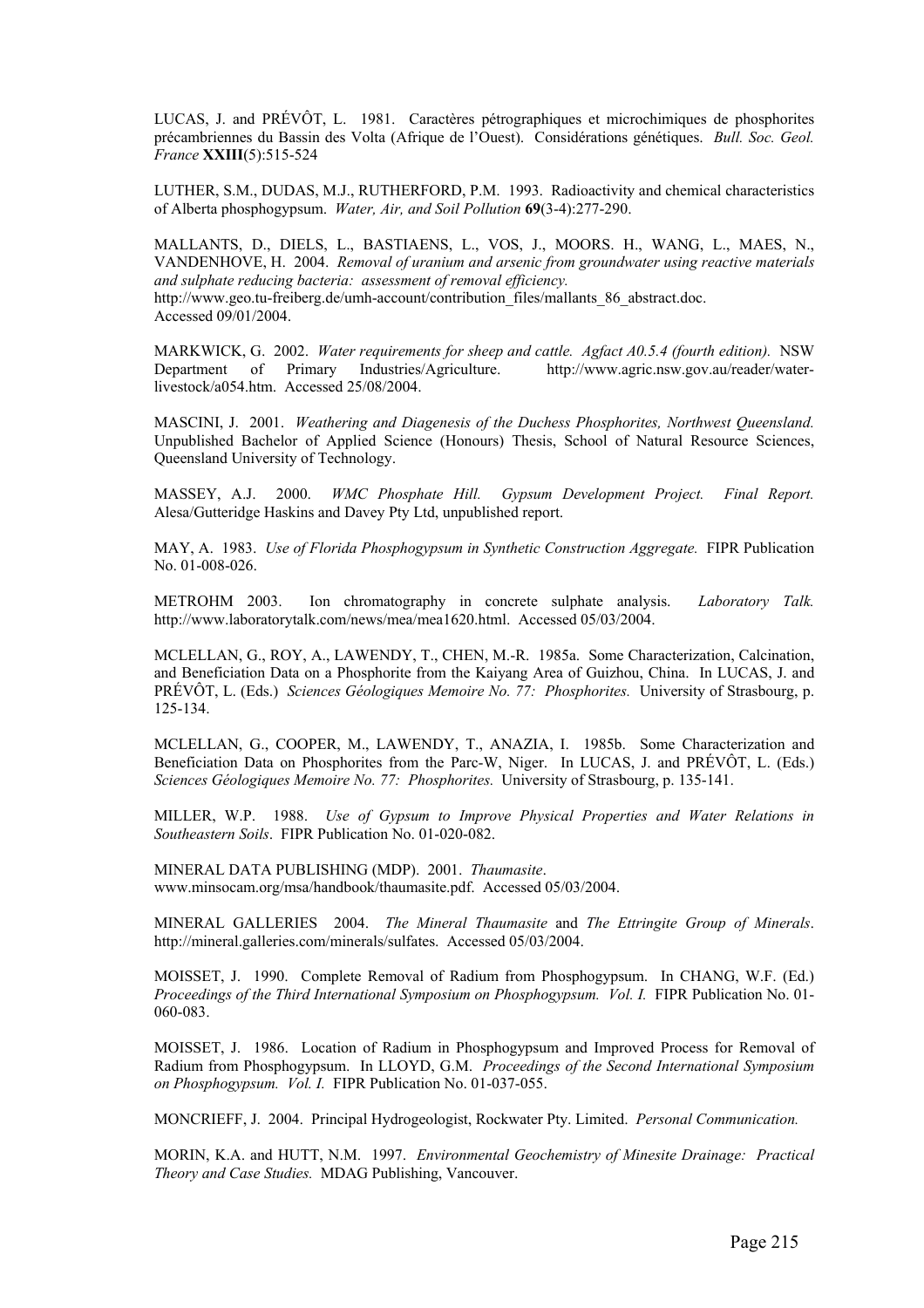MUDD, G.M., WEAVER, T.R., KODIKARA, J., McKINLEY, T. 1999. Studies on the Attenuation of Sulphate in Latrobe Valley Groundwaters. *Proceedings, Contaminated Site Remediation Conference, CSIRO Centre for Groundwater Studies, Fremantle, WA, March 1999:*399-404.

MUDD, G.M., WEAVER, T.R., KODIKARA, J., McKINLEY, T. 1998. Groundwater Chemistry of the Latrobe Valley Influenced by Coal Ash Disposal – 1: Dissimilatory Sulphate Reduction and Acid Buffering. *Proceedings, International Association of Hydrogeologists Conference: Groundwater – Sustainable Solutions, Melbourne, Vic, February 1998*:515-520.

MULLINS, G.L. and MITCHELL, C.C. Jr. 1990. Wheat Forage Response to Tillage and Sulfur Applied as Phosphogypsum. In CHANG, W.F. (Ed.) *Proceedings of the Third International Symposium on Phosphogypsum. Vol. I.* FIPR Publication No. 01-060-083.

MULLINS, G.L. and MITCHELL, C.C. Jr. 1989. *Use of Phosphogypsum to Increase Yield and Quality of Annual Forages.* FIPR Publication No. 01-048-084.

MURPHY, S. 2002. *General Information on Phosphorous*. City of Boulder/USGS Water Quality Monitoring. http://bcn.boulder.co.us/basin/data/NUTRIENTS/info/TP.html. Accessed 05/09/2004.

MURPHY, D. 2000. *Fact Sheet on Gypsum*. WMCF Internal Fact Sheet, DocsOpen No. 27160.

NANNI, A., SWAIN, M.R., AHMADI, B.H., CHANG, W.F. 1986. Bench Model Production and Uses of Phosphogypsum Bricks. In LLOYD, G.M. *Proceedings of the Second International Symposium on Phosphogypsum. Vol. II.* FIPR Publication No. 01-037-055.

NATHAN, Y. 1984. The Mineralogy and Geochemistry of Phosphorites. IN NRIAGU, J.O. and MOORE, P.B. (Eds.) *Phosphate Minerals*. Springer-Verlag Berlin Heidelberg p. 275-291.

NESS, S. 2004. Director, Advanced Analytical Centre, James Cook University. *Personal communication.*

NEWBORN, S. 2001. *The Phosphate Fertilizer Industry: An Environmental Menace.* http://www.fluoridealert.org/phosphate-industry.htm. Accessed 24/09/2001.

NIFONG, G.D. and HARRIS, J.K. 1993. *Environmental Monitoring of Polk and Columbia Counties Experimental Phosphogypsum Roads.* FIPR Publication No. 05-033-101.

NIFONG, G.D. 1998. *How Does Phosphogypsum Storage Affect Groundwaters?* FIPR Publication No. 05-042-142.

NIFONG, G.D. 1990. Radiation Monitoring of Polk and Columbia Counties Experimental Roads. In CHANG, W.F. (Ed.) *Proceedings of the Third International Symposium on Phosphogypsum. Vol. II.* FIPR Publication No. 01-060-083.

NOBLE, A.D. and RANDALL, P.J. 1998. Dissolution rates of selected Australian gypsum sources. *Australian Journal of Experimental Agriculture* **38**(3):273-277.

NORLANDER, G.W. 2000. *The Decommissioning of Phosphogypsum Tailings in Alberta.* Http://www.zerowasteamerica.org/Phospho-Gypsum.htm. Accessed 03/03/2000.

OATES, K.M. and CALDWELL, A.G. 1985. Use of By-product Gypsum to Alleviate Soil Acidity. *Soil Science Society of America Journal* **49**:915-918.

O'BRIEN, R.S. 1997. Gamma Doses from phospho-gypsum plaster-board. *Health Physics* **72**(1):92-96.

OLIVEIRA, R.N., EVELIN, S.S., VALERY, W. 1990. Beneficiation of Phosphogypsum for Utilisation as a Superior Filler in the Industry. In CHANG, W.F. (Ed.) *Proceedings of the Third International Symposium on Phosphogypsum. Vol. I.* FIPR Publication No. 01-060-083.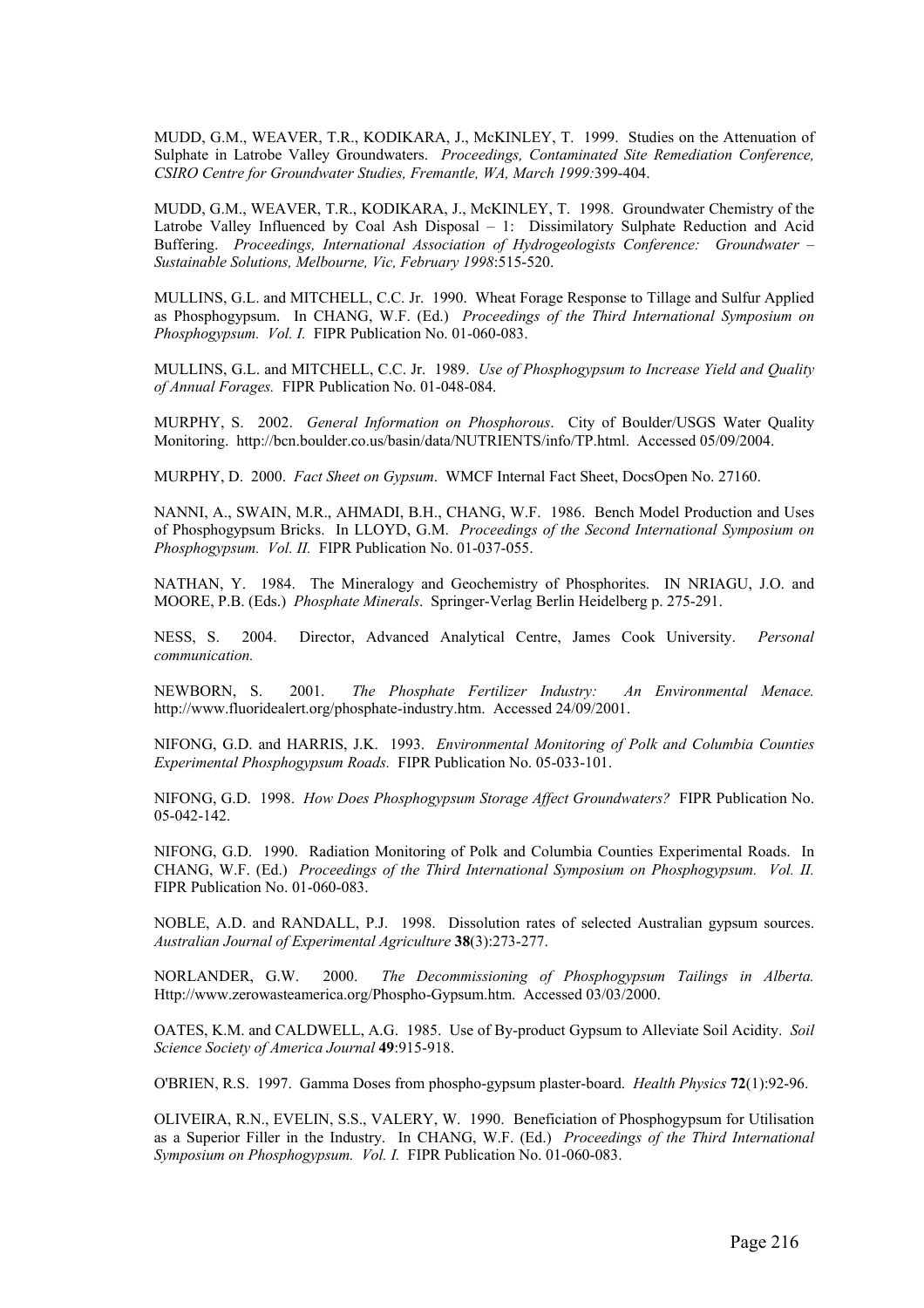OSMOND, J.K., and COWART, J.B. 1985. *Radioelement Migration in Natural and Mined Phosphate Terrains.* FIPR Publication No. 05-002-027.

OTTONELLO, G. 1997. *Principles of Geochemistry.* Columbia University Press, New York.

OWENS, F.N., SECRIST, D.S., HILL, W.J., GILL, D.R. 1998. Acidosis in Cattle: A Review. *Journal of Animal Science* **76**:275-286.

PARNELL, J. (Ed.) 1994. *Geofluids: Origin, Migration and Evolution of Fluids in Sedimentary Basins.*  Geological Society Special Publication No. 78. The Geological Society, London.

PASSMORE, A., and BERRY, K. 2002. *Duchess Embayment Aquifer Position Paper, 2002.* WMC Fertilizers' Internal Report, DocsOpen No. 73112.

PETERSON, H.G. 1999. *Livestock and Water Quality.* Agriculture and Agri-Food Canada. http://www.agr.gc.ca/pfra/water/livestck\_e.htm. Accessed 25/08/2004.

PETERSON, H.G. 1991. What Farmers Think About Their Water. *Prairie Water News* **1**(2). http://www.quantumlynx.com/water/back/vol1no2/v12\_st9.html. Accessed 05/09/2004.

PICAVET, M., DIJKMAN, H., BUISMAN, C. 2003. Development of a novel efficient bioreactor for sulphate reduction. *Electronic Journal of Environmental, Agricultural and Food Chemistry* **2**(2). http://ejeafche.uvigo.es. Accessed 09/01/2004.

POULSEN, L., DUDAS, M.J. 1998. Attenuation of cadmium, fluoride and uranium in phosphogypsum process water by calcareous soil. *Canadian Journal of Soil Science* **78**(2):351-357.

PPK ENVIRONMENT & INFRASTRUCTURE. 2001a. *Phosphate Hill Pumping Test. Evaluation of the Beetle Creek Formation aquifer in the Phosphate Hill Production Borefield.* July 2001. Report No. 86PO74D-PR001 Ars.

PPK ENVIRONMENT & INFRASTRUCTURE. 2001b. *Fracture Investigation of Diamond Cores, Phosphate Hill*. Report No. 86PO74B-PR001 Ars.

PPK ENVIRONMENT & INFRASTRUCTURE. 2000. *Phosphate Hill Surface Water Studies. Kolar Creek Flood Study.* Report No. 86M004A-PR005 3mb.

PRENDERGAST, J. 1996. Geotechnical Engineering Gem. *Civil Engineering.* July 1996.

RADCLIFFE, D.E., CLARKE, R.L. and SUMNER, M.E. 1986. Effect of Gypsum and Deep-rooting Perennials on Subsoil Mechanical Impedence. *Soil Science Society of America Journal* **50**:1566-1570.

RAMIREZ, H., RODRIGUES, O., and SHAINBERG, I. 1999. Effect of Gypsum on Furrow Erosion and Intake Rate. *Soil Science* **164**(5)351:357.

RASHAD, M.M., BAIOUMY, H.M., ABDEL-AAL, E.A. 2003. Structural and spectral studies on gypsum crystals under simulated conditions of phosphoric acid production with and without organic and inorganic additives. *Crystal Research Technology* **38**(6):433-439.

RECHCIGL, J.E., ALCORDO, I.S., ROESSLER, C.E., ALVA, A.K. LITTELL, R.C. 1998a. *Impact of High Rates of Phosphogypsum on Radon Emissions and on Radioactivity and Heavy Metals in Soils, Groundwater, and Bahiagrass Forage.* FIPR Publication No. 05-038-141.

RECHCIGL, J.E., STIEFF, L.R., ALCORDO, I.S., ROESSLER, C.E., LITTELL, R.C. 1998b. Radiological impact of applying phosphogypsum to tilled land cropped to annual ryegrass. *Soil Science* **163**(10):834-840.

RECHCIGL, J.E., MISLEVY, P., ALVA, A.K. 1993. Influence of limestone and phosphogypsum on bahiagrass growth and development. *Soil Science Society of America Journal*, **57**(1):96-102.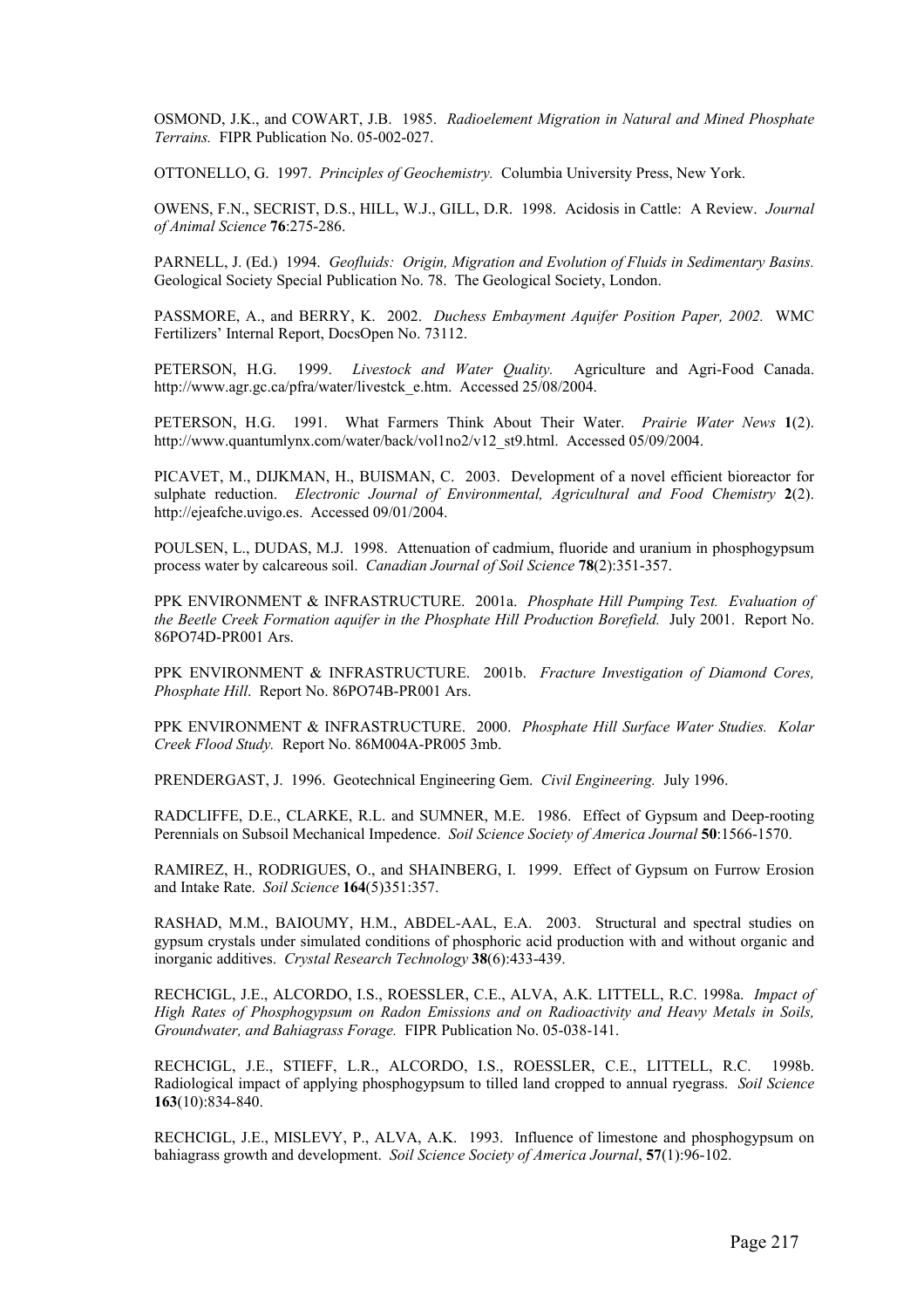RICHARDSON, S.G., JOHNSON, C.D., PATEL, S.K. 1995. *Establishing Vegetation Cover on Phosphogypsum in Florida.* FIPR Publication No. 01-086-116.

RITCHIE, C. 2004. Superintendent, Customer Support, WMC Fertilizers. *Personal Communication*.

ROCKWATER. 2003. *Phosphate Hill Operations. Annual Groundwater Report and Aquifer Review for 2002*. April 2003. Report No. 1.0/03/2.

ROCKWATER. 2002. *Results of Four-Day Pumping Test of Brolga Pit Sump, Phosphate Hill.* January 2002. Report No. 02/001.

ROCKWATER. 1996. *Queensland Phosphate Limited. Phosphate Hill Dewatering Testing.* July 1996. Report No. 1.0/96/1.

ROCKWATER. 1990. *Queensland Phosphate Limited. Groundwater Investigations February – March 1990. Duchess Embayment – Queensland*. April 1990. Report No. 1.0/90/1.

ROCKWATER. 1985. *Queensland Phosphate Limited. Phosphate Hill Water Supply. Evaluation of Groundwater Resources.* November 1985. Report No. 1.0/85/1.

ROESSLER, C.E. 1990. Radon Emanation from Roads Constructed with Phosphogypsum. In CHANG, W.F. (Ed.) *Proceedings of the Third International Symposium on Phosphogypsum. Vol. I.* FIPR Publication No. 01-060-083.

ROESSLER, C.E. 1986. Radiological Assessment of the Application of Phosphogypsum to Agricultural Land. In LLOYD, G.M. *Proceedings of the Second International Symposium on Phosphogypsum. Vol. I.* FIPR Publication No. 01-037-055.

ROGERS, J.K. 2004. Former Chief Geologist, BH South, Phosphate Hill. *Personal communication.*

ROGERS, J.K. 1988. *The Geology of The Monument and Mount Bruce, N.W. Queensland*. WMCF Internal Report, DocsOpen No. 60217.

ROGERS, J.K. and CRASE, N.J. 1979. The Phosphate Hill Rock Phosphate Deposit, North-West Queensland, Australia – An Outline of Geological Development. Text of Paper presented at *Fertilizer Raw Material Resources Workshop*, East-West Resource Systems Institute, East-West Center, Honolulu, 20-24 August 1979.

ROGERS, J.K. and KEEVERS, R.E. 1976. Lady Annie-Lady Jane Phosphate Deposits, Georgina Basin, Queensland in *Economic Geology of Australia and Papua New Guinea. 4. Industrial Minerals and Rocks* pp 251-266 (The Australasian Institute of Mining and Metallurgy 1976).

ROSE, T. 2004. *Frequency of Algal Blooms.* Ozestuaries – Coastal Indicator Development and Information System.

http://www.ozestuaries.org/indicators/In\_algal\_blooms\_f.html. Accessed 05/09/2004.

ROSKILL CO. U.K. 1997. *The Economics of Gypsum, 1997.* Http://www.roskill.co.uk/gypsum.html. Accessed 24/06/2000.

ROUIS, M.J., BALLIVY, G, BENSALAH, A. 1990. Phosphogypsum Management in Tunisia: Environmental Problems and Required Solutions. In CHANG, W.F. (Ed.) *Proceedings of the Third International Symposium on Phosphogypsum. Vol. I.* FIPR Publication No. 01-060-083.

ROY, A., KALVAKAALAVA, R., SEALS, R.K. 1996. Microstructural and phase characteristics of phosphogypsum-cement mixtures. *Journal of Materials in Civil Engineering* **8**(1):11-19.

ROYAL, A.J. 2003. Gypsum Co-ordinator. WMC Fertilizers Mining and Gypsum Department. *Personal communication.*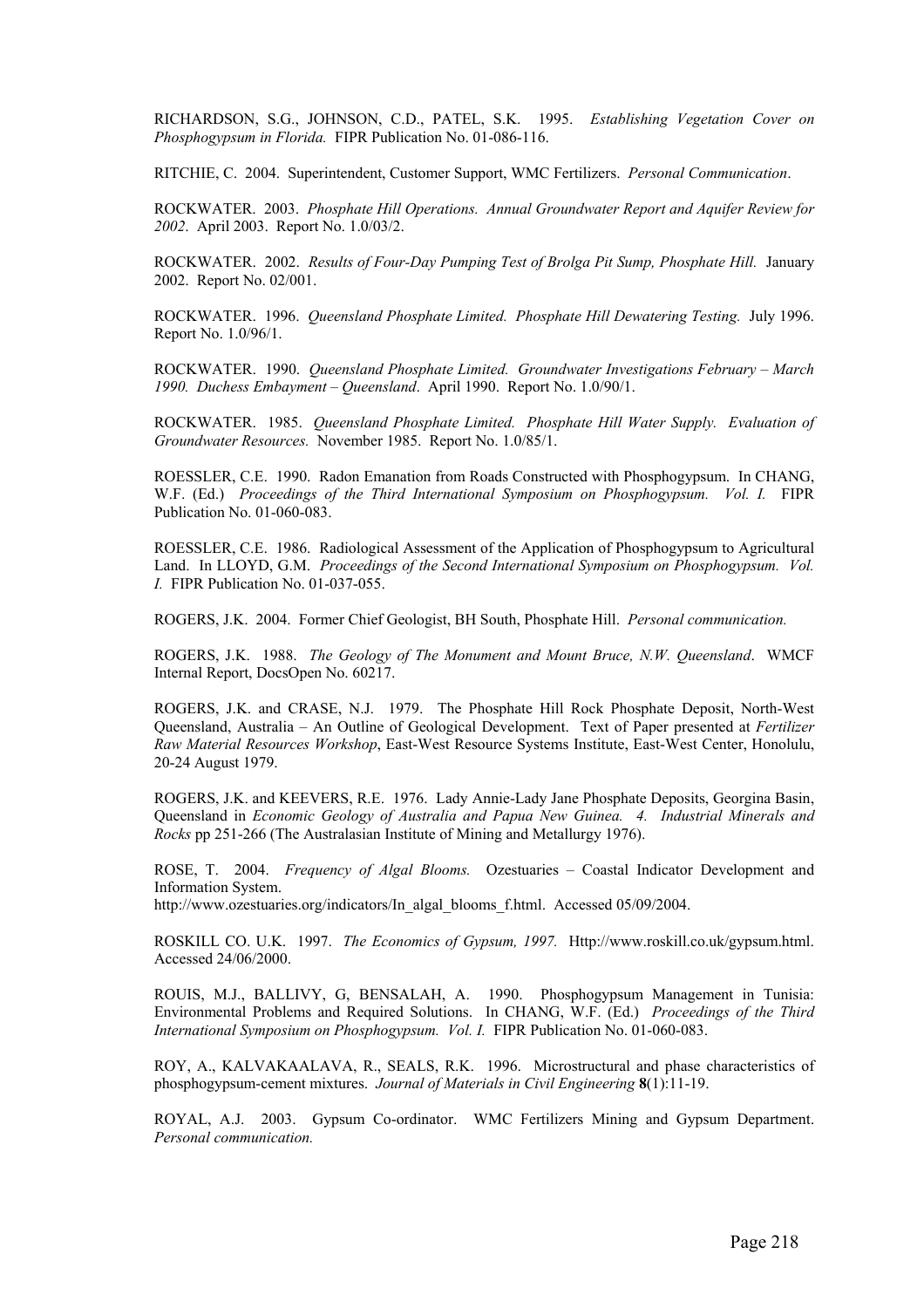RUSSELL, R.T. and TRUEMAN, N.A. 1971. The Geology of the Duchess Phosphate Deposits, Northwestern Queensland, Australia. *Economic Geology* **66**(8):1186-1214.

RUTHERFORD, P.M., DUDAS, M.J., AROCENA, J.M. 1995. Radioactivity and elemental composition of phosphogypsum produced from three phosphate rock sources. *Waste Management and Research* **13**(5):407-423.

RUTHERFORD, P.M., DUDAS, M.J., SAMEK, R.A. 1994. Environmental Impact of Phosphogypsum. *The Science of the Total Environment* **149**:1-38.

RYDZYNSKI, R. 1990. Pollution Loads from a Large Chemical Plant and Phosphogypsum Stack. In CHANG, W.F. (Ed.) *Proceedings of the Third International Symposium on Phosphogypsum. Vol. I.* FIPR Publication No. 01-060-083.

SANDBERG ON LINE. 2004. *Sulphate Attack.* Sandberg on line. http://www.sandberg.co.uk/labs/g090r04.htm. Accessed 05/03/2004.

SATCHELL, M. 1995. Sinkholes and stacks: neighbors claim Florida's phosphate mines are a hazard. *U.S. News and World Report* **118**(23):53-57.

SATTLER, H. and BRÜCKNER, H.-P. 2004. *Changes in volume and density during the hydration of gypsum binders as a function of the quantity of water available.* www.bauverlag.de/domains/bauverlag/zkg/zkg\_de/pdf/zkg0901pk07-e.pdf Accessed 05/03/2004.

SAWYER, T. 2004. *Nutrients in rivers, lakes and coastal waters – an overview*. http://www.environment-agency.gov.uk/yourenv/eff/water/210440/210443/?version=… Accessed 05/09/2004.

SAXENA, V.K. and AHMED, S. 2001. Cases and solutions: Dissolution of fluoride in groundwater: a water-rock interaction study. *Environmental Geology* **40**(9):1084-1087.

SCHMIDT, G., KUPPERS, C. 1995. *Handling of radium and uranium contaminated waste piles and other wastes from phosphate ore processing.* Nuclear Science and Technology, Report EUR 15448 EN. European Commission, Luxembourg.

SHORT, G. 2001. *Arsenic Fixation in Waste Gypsum*. WMC Metallurgy Conference, May 2001.

SCHULTZ, C. 2003. *GSF Closure and Rehabilitation*. WMCF Internal Document. DocsOpen No. 96371.

SCHULTZ, C. 2002. *Gypsum Capping Trial – Update on Geotechnical and Geochemical Testing*. WMCF Internal Document. DocsOpen No. 77363.

SCHULTZ, C. 2000. *Phosphate Hill – Gypsum Disposal. Review of Environmental Constraints*. WMCF Internal Document. DocsOpen No. 52070.

SKANATA, D., SINKA, D., LOKNER, V., SCHALLER, A. 1997. Risk Assessment of a Phosphogypsum Disposal Site. *Society for Risk Analysis-Europe 1997 Annual Meeting*. Http://www.riskworld.com/Abstract/1997/Europe977/eu7ab167.htm. Accessed 24/06/2004.

SLACK, A.V. (Ed.) 1968. Phosphoric Acid *Fertilizer Science and Technology Series*. Marcel Drekker Inc, New York.

SMITH, C.J., PEOPLES, M.B., KEERTHISINGHE, G., JAMES, T.R., GARDEN, D.L., TUOMI, S.S. 1994. Effect of Surface Applications of Lime, Gypsum and Phosphogypsum on the Alleviation of Surface and Subsurface Acidity in a Soil under Pasture. *Australian Journal of Soil Research* **32:**995- 1008.

SMITH, K.G. 1967. The Geology of the Georgina Basin. *Bureau of Mineral Resources Australia Records* 1967/61.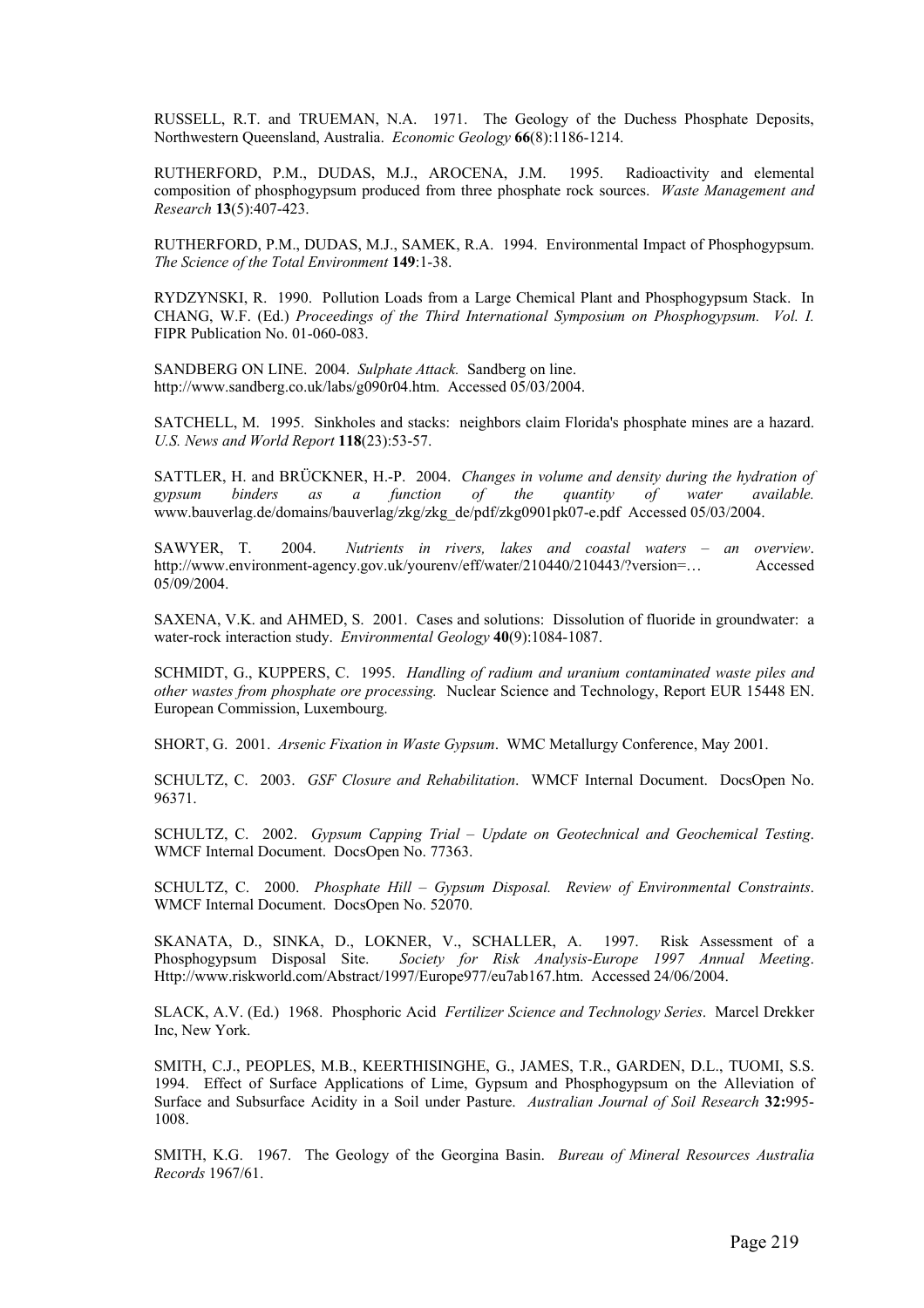SOMMERVILLE, B.L. 2003a. Senior Resource Geologist. WMC Fertilizers Mining and Gypsum Department. *Personal communication.* 

SOMMERVILLE, B.L. 2003b. *Mineral Resource Estimate – Phosphate Hill. December 2003 Resources.* WMCF Internal Report, DocsOpen Nos. 99792-99795.

SOUTHGATE, P.N. 1983. *Middle Cambrian Phosphatic and Calcareous Depositional Environments, the Undilla Region of the Georgina Basin, Australia.* Ph.D. thesis submitted to Research School of Earth Sciences, Australian National University, April 1983.

STAMFORD, NP; ORTEGA, AD; TEMPRANO, F; SANTOS, DR. 1997. Effects of phosphorus fertilization and inoculation of Bradyrhizobium and mycorrhizal fungi on growth of Mimosa caesalpiniaefolia in an acid soil. *Soil Biol. Biochem.* **29**(5-6):959-964.

STANLEY, D. 1992. What a waste! Phosphogypsum enriches the soil. *Agricultural Research* **40**(10):12-14.

STEEN, I. 1998. Phosphorus availability in the 21<sup>st</sup> century. Management of a non-renewable resource. *Phosphorus and Potassium*. **217.** http://www.nhm.ac.uk/mineralogy/phos/p&k217/steen.htm. Accessed 03/03/2000.

STERN, R., BEN-HUR, M. and SHAINBERG, I. 1991a. Clay Mineralogy Effect on Rain Infiltration, Seal Formation and Soil Losses. *Soil Science* **152**(6):455-462.

STERN, R., LAKER, M.C. and MERWE, A.J. van der. 1991b. Field Studies on Effect of Soil Conditioners and Mulch on Runoff from Kaolinitic and Illitic Soils. *Australian Journal of Soil Research* **29:**249-261.

STEWART, M.R. and PASSMORE, J.R. 1977. *Queensland Phosphate Limited. Groundwater Development Stage 2. Duchess Phosphate Deposit, Queensland, January 1977*. WMCF Internal Report, DocsOpen No. 73892.

SUMNER, M.E. 1990. *Gypsum as an Ameliorant for the Subsoil Acidity Syndrome*. FIPR Publication No. 01-0240-090.

THOMSON, L.D. and RUSSELL, R.T. 1971. Discovery, Exploration, and Investigations of Phosphate Deposits in Queensland. Aus.I.M.andM. *Proceedings* **No. 240**, December 1971.

TIFAC 1999. *System Approach for Utilisation of Gypsum – A Mineral Resource.* http://www.tifac.org.in/offer/tlbo/rep/TMS149.htm. Accessed 24/09/2001.

TOMA, M., SUMNER, M.E., WEEKS, G., SAIGUSA, M. 1999. Long-term effects of gypsum on crop yield and subsoil chemical properties. *Soil Science Society of America Journal* **63**(4):891-896.

TRAXLER, G. 1996. *The Economic Benefit of Phosphogypsum Use in Agriculture in the Southeastern United States.* FIPR Publication No. 01-124-119.

TREFLER, M., WU, X., MEDORA, R.P. 1986. Radon Emanation from Building Materials. In LLOYD, G.M. *Proceedings of the Second International Symposium on Phosphogypsum. Vol. I.* FIPR Publication No. 01-037-055.

TRUEMAN, N.A. 1978. *Phosphate Rock: Its Occurrence, Extraction and Uses.* Paper prepared for a Colloquium at CSR Research Laboratories.

UNIVERSITY OF FLORIDA 1996a. *Influence of Phosphogypsum on Forage Yield and Quality and on the Environment in Typical Florida Spodosol Soils. Volume I. Forage Yields and Quality of Bahiagrass and Annual Ryegrass Pastures Fertilized with Phosphogypsum as a Source of Sulfur and Calcium.* FIPR Pub. No. 01-085-127.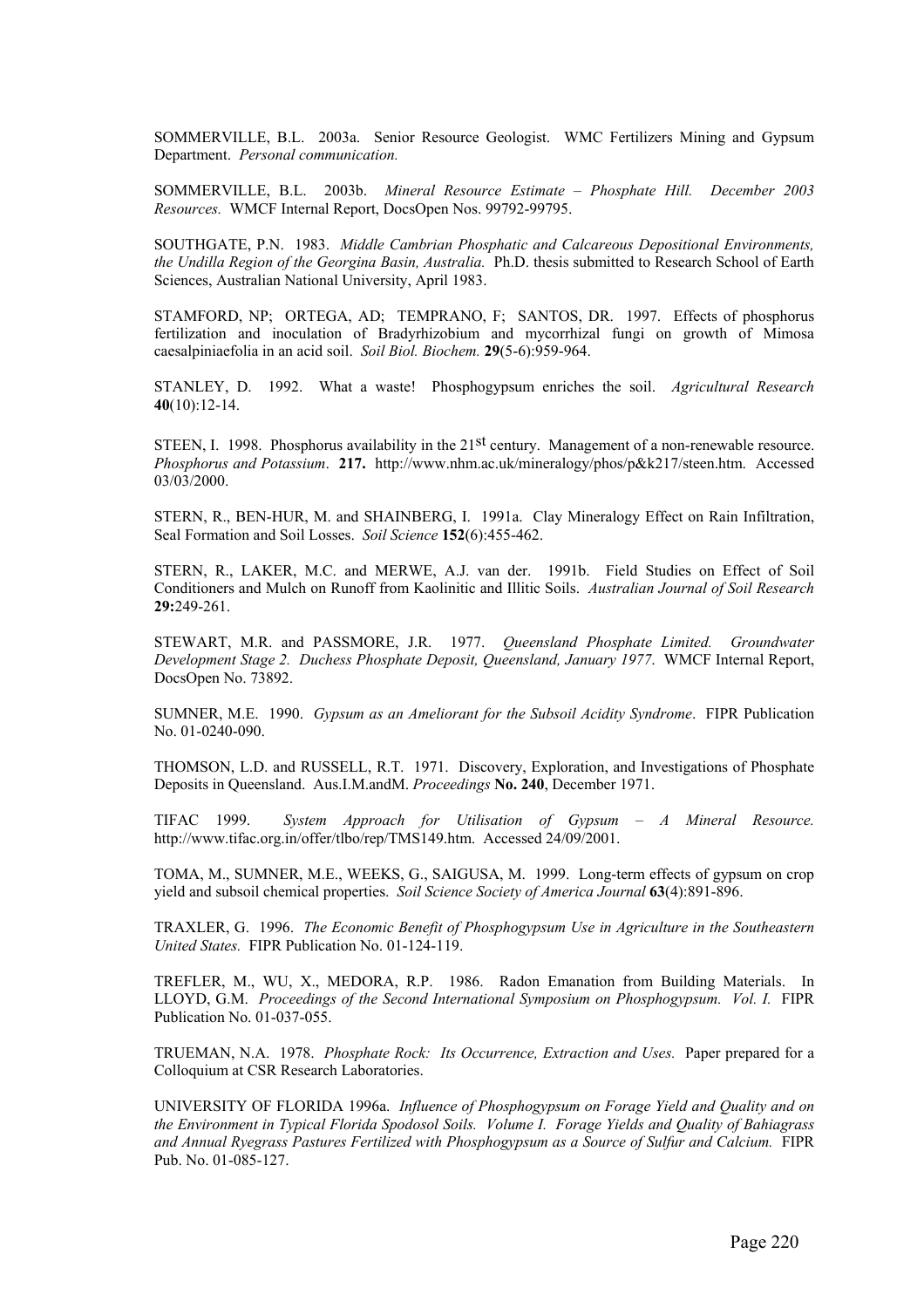UNIVERSITY OF FLORIDA 1996b. *Influence of Phosphogypsum on Forage Yield and Quality and on the Environment in Typical Florida Spodosol Soils. Volume II. Environmental Aspects Associated with Phosphogypsum Applied as a Source of Sulfur and Calcium to Bahiagrass and Annual Ryegrass Pastures Growing on Florida Spodosol Soils.* FIPR Pub. No. 01-085-127.

UNIVERSITY OF NEBRASKA-LINCOLN (UNL). 1991. *NebGuide – Acidosis*. Cooperative Extension, Institute of Agriculture and Natural Resources, University of Nebraska-Lincoln. File G1047, Animal Diseases A-25, Cattle. http://ianrpubs.unl.edu/animaldisease/g1047.htm. Accessed 25/08/2004.

UPCHURCH, S.B. 1991. *Radiochemistry of Uranium-Series Isotopes in Groundwater*. FIPR Pub. No. 05-022-092.

USAF DENTAL INVESTIGATION SERVICE. 2004. *Gypsum*. www.brooks.cf.mil/dis/DMNOTES/gypsum.pdf. Accessed 27/01/2004.

US DEPARTMENT OF STATE, FLORIDA (USDSF). 2004. *Chapter 62-673 Phosphogypsum Management.* http://www.dep.state.fl.us/legal/rules/shared/62-673.pdf. Accessed 05/03/2004.

US ENVIRONMENTAL PROTECTION AGENCY (USEPA) 2003. *Drinking Water Advisory: Consumer Acceptability Advice and Health Effects Analysis on Sulfate.* EPA 822-R-02-033 April 2003. http://www.epa.gov/safewater/ccl/pdf/hedoc-sulfate-final.pdf. Accessed 25/01/2004.

USEPA 1999. *National Emission Standard for Hazardous Air Pollutants: National Emission Standards for Radon Emissions from Phosphogypsum Stacks; Final Rule.* 40 CFR Part 61, Part VII, Subpart R. http://www.epa.gov/rpdweb00/neshaps/subpartr/docs/subpartrrule.pdf. Accessed 06/06/2000.

USEPA. 1998. *Biological Effects of Ionizing Radiation (BEIR) VI Report: "The Health Effects of Exposure to Indoor Radon."* http://www.epa.gov/cgi-bin/epaprintonly.cgi. Accessed 06/06/2000, updated 08/04/2004.

USEPA. 1997. *Risks Posed by Bevill Wastes*. EPA F-97-2P4P-SO042. USEPA, Washington, DC.

USEPA OFFICE OF SOLID WASTE 1997. *Feasibility Analysis: A Comparison of Phosphogypsum and Uranium Mill Tailing Waste Unit Designs*. USEPA, Washington, DC.

VAN DER HEIJDE, H.B., KLIJN, P.J., DUURSMA, K., EISMA, D., de GROOT, A.J., HAGEL, P.L., KOSTER, H.W., NOOYEN, J.L. 1990. Environmental aspects of phosphate fertilizer production in the Netherlands. With particular reference to the disposal of phosphogypsum. *The Science of the Total Environment*. **90**:203-225.

VAN HOESEN, J.G., BUCK, B.J., MERKLER, D.J., McMILLAN, N. 2001. An Investigation of Salt Micromorphology and Chemistry, Las Vegas Wash, Nevada. In LUKE, JACOBSON and WERLE (EDS.) 2001. *Proceedings, 36th Annual Symposium on Engineering Geology and Geotechnical Engineering* 729-737.

VIESSMAN, W. and LEWIS, G.L. 1996. *Introduction to Hydrology*. 4th Edition. Harper Collins, NY.

WALSH, P.J. 1990. Radon Daughter Risks Associated with Phosphogypsum. In CHANG, W.F. (Ed.) *Proceedings of the Third International Symposium on Phosphogypsum. Vol. I.* FIPR Publication No. 01-060-083.

WANG, H.L., HEDLEY M.J., BOLAN, N.S., HORNE, D.J. 1999a. The influence of surface incorporated lime and gypsiferous by-products on surface and subsurface soil acidity. I. Soil solution chemistry. *Australian Journal of Soil Research* **37**(1):165-180.

WANG, H.L., HEDLEY M.J., BOLAN, N.S., HORNE, D.J. 1999b. The influence of surface incorporated lime and gypsiferous by-products on surface and subsurface soil acidity. II. Root growth and agronomic implications. *Australian Journal of Soil Research* **37**(1):181